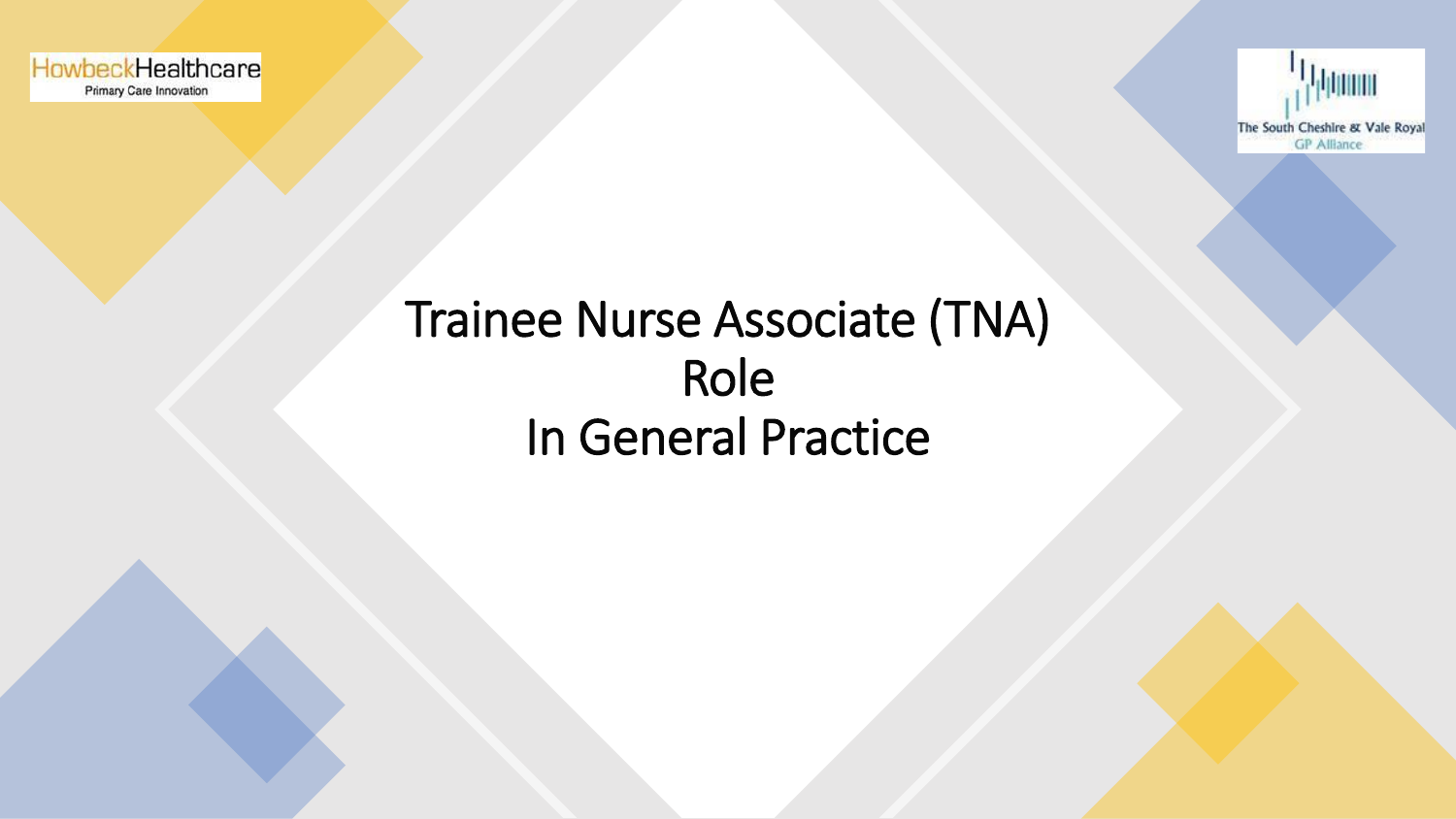

Primary Care Innovation

**Contents** 

#### • **Trainee Nurse Associate (TNA) Flowchart**

- **Additional Roles Reimbursement Scheme**
	- Guidance
	- Eligibility
	- Practice Responsibility
	- CQC Information

### • **Trainee Nurse Associate Role (TNA)**

- What is a TNA
- Practice Eligibility
- A Regulated Role

### • **Apprenticeship Scheme – Higher Education Institute (HEI)**

- How it works
- Practice Eligibility
- Placements
- Core Requirements
- HEI Entry Requirements
- Course Detail
- **Practice Support and Supervision Requirements**
- **TNA Apprenticeship Funding**
	- Course Fee/Cost Funding
	- Accessing Non-Levy Funding/Apprenticeship Service
	- How Funding Works
	- What Practices Need To Know
- **HEE additional Funding** 
	- What Funding Is Available
	- How Funds Are Paid
- **Standards of Proficiency for Nursing Associates**
- **Further Information Contacts**



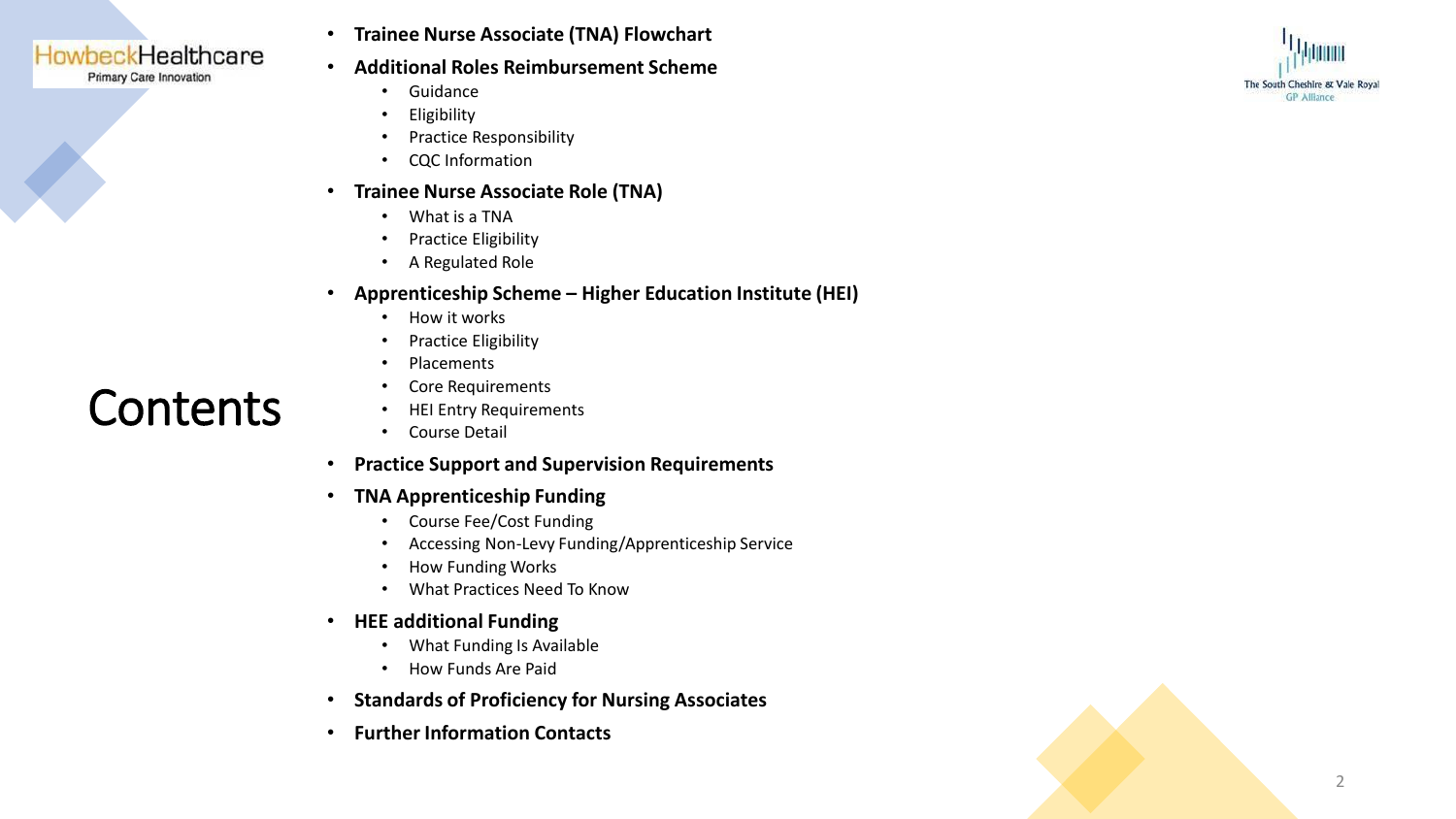HowbeckHealthcare Primary Care Innovation

## Trainee Nurse Associate (TNA) Flowchart

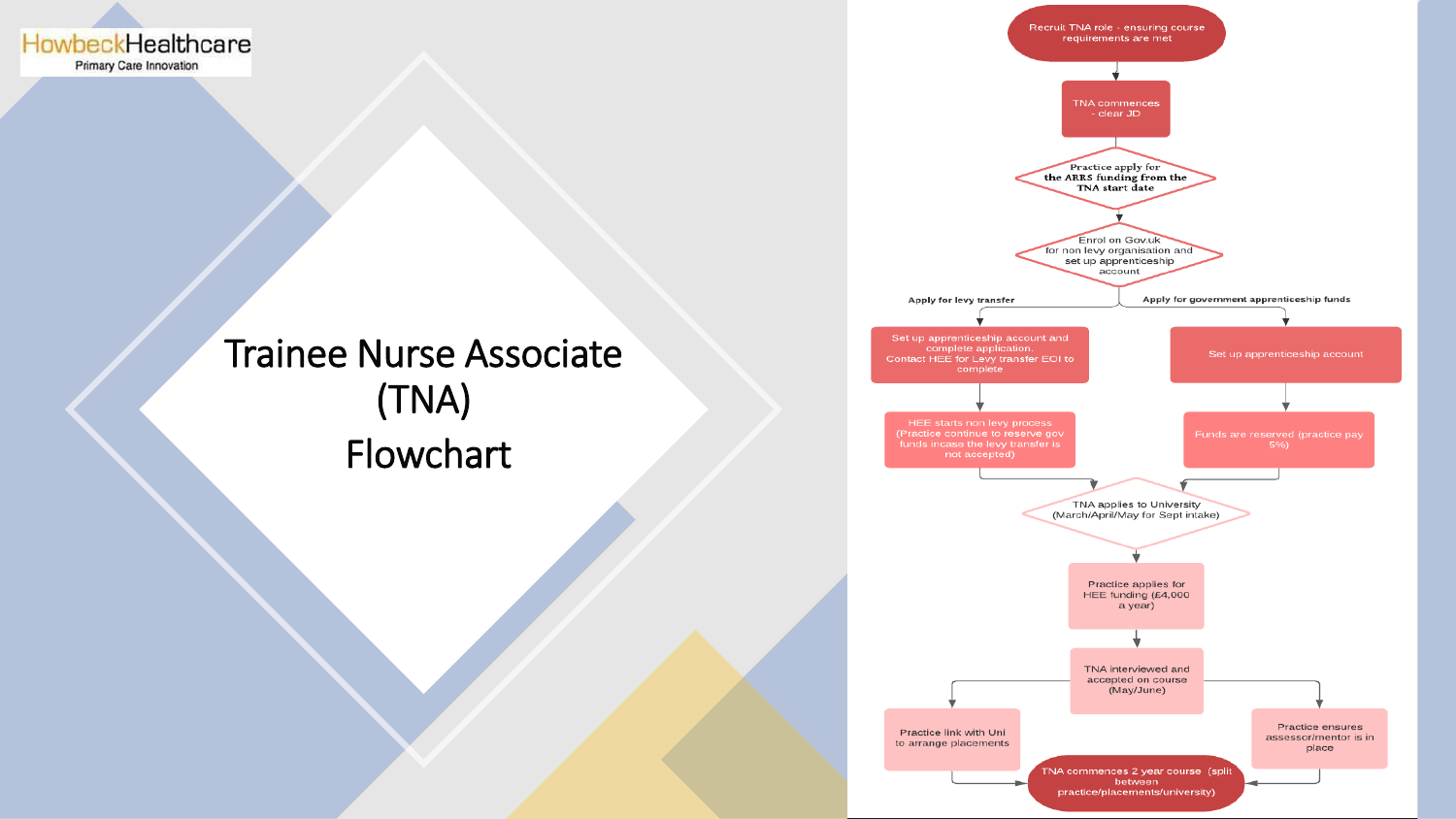## Network Contract Directed Enhanced Service Additional Roles Reimbursement Scheme **Guidance**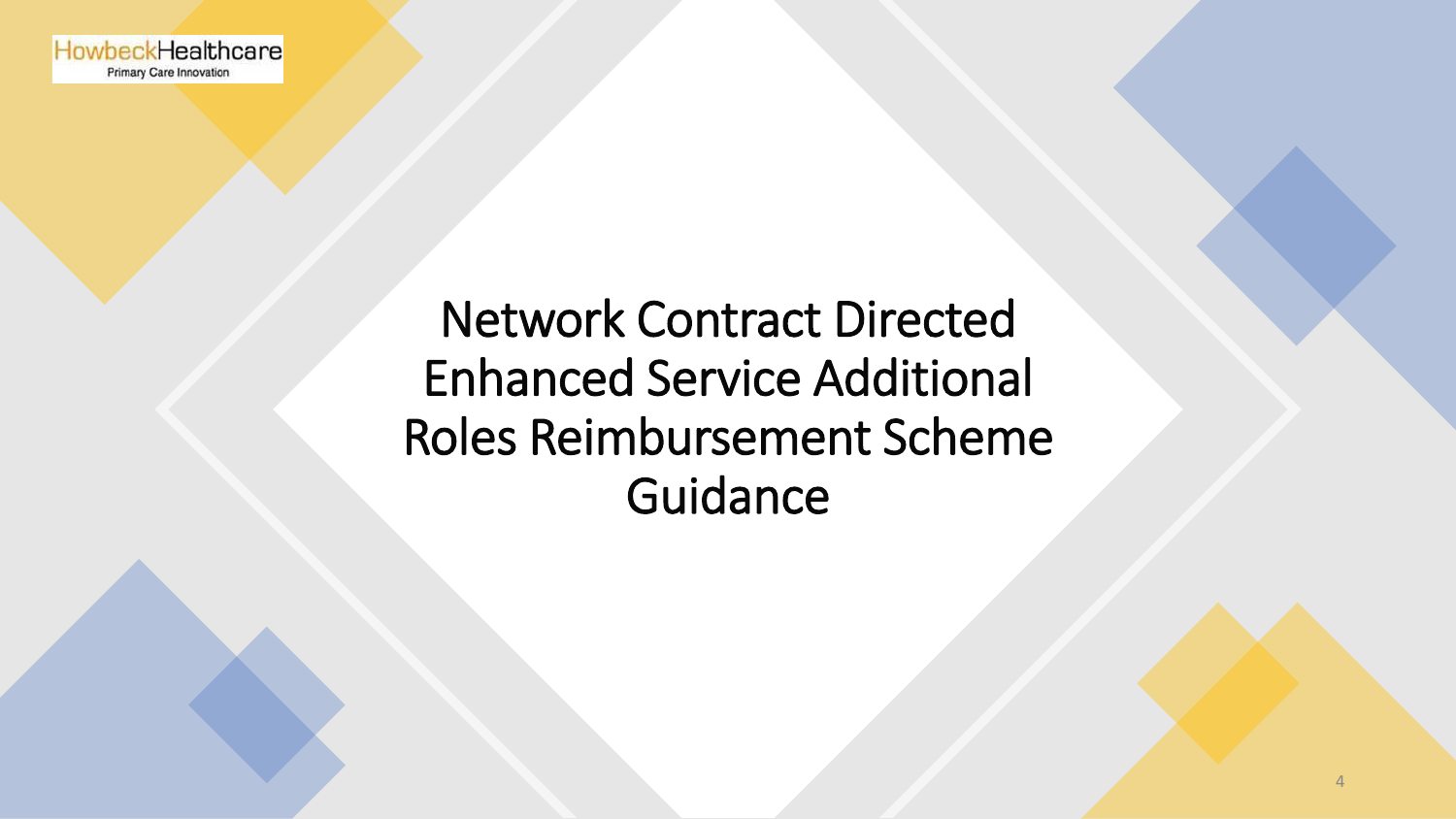Primary Care Innovation

## PCN Additional Roles Reimbursement Scheme - TNA

**The Trainee Nurse Associate Role is now included within the PCN Additional Roles Reimbursement Scheme at AFC Band 3 – £19,737 - £21,142 (2020/21)**

**It is reasonable for practices to appoint a TNA from the 1st April 2021 to enable an application to be made to the chosen university provider by the deadline of May 2021**

**For an individual to make an application to the university they must have an employer who confirms their support for the application**

**This allows for induction in the practice and any further training requirements to be met**

**Any TNA appointed must be supported to apply for a position at the next available cohort start date (September 2021)**

**The practice can therefore claim for the ARRS funding from the start date should they have their practice fair share allocation of the PCN funding available (AFC Band 3)**

**For SC&VR GP Alliance – please contact Lisa Taylor, Business Manager – [lisa@howbeckhealthcare.co.uk](mailto:lisa@howbeckhealthcare.co.uk) for further information**

**Once the individual has completed the two year course, a Nurse Associate salary then increases to AFC Band 4 – £21,892 - £24,157 (2020/21) this can also be funded via the ARRS scheme utilising the practice fair share allocation of their PCN funding.**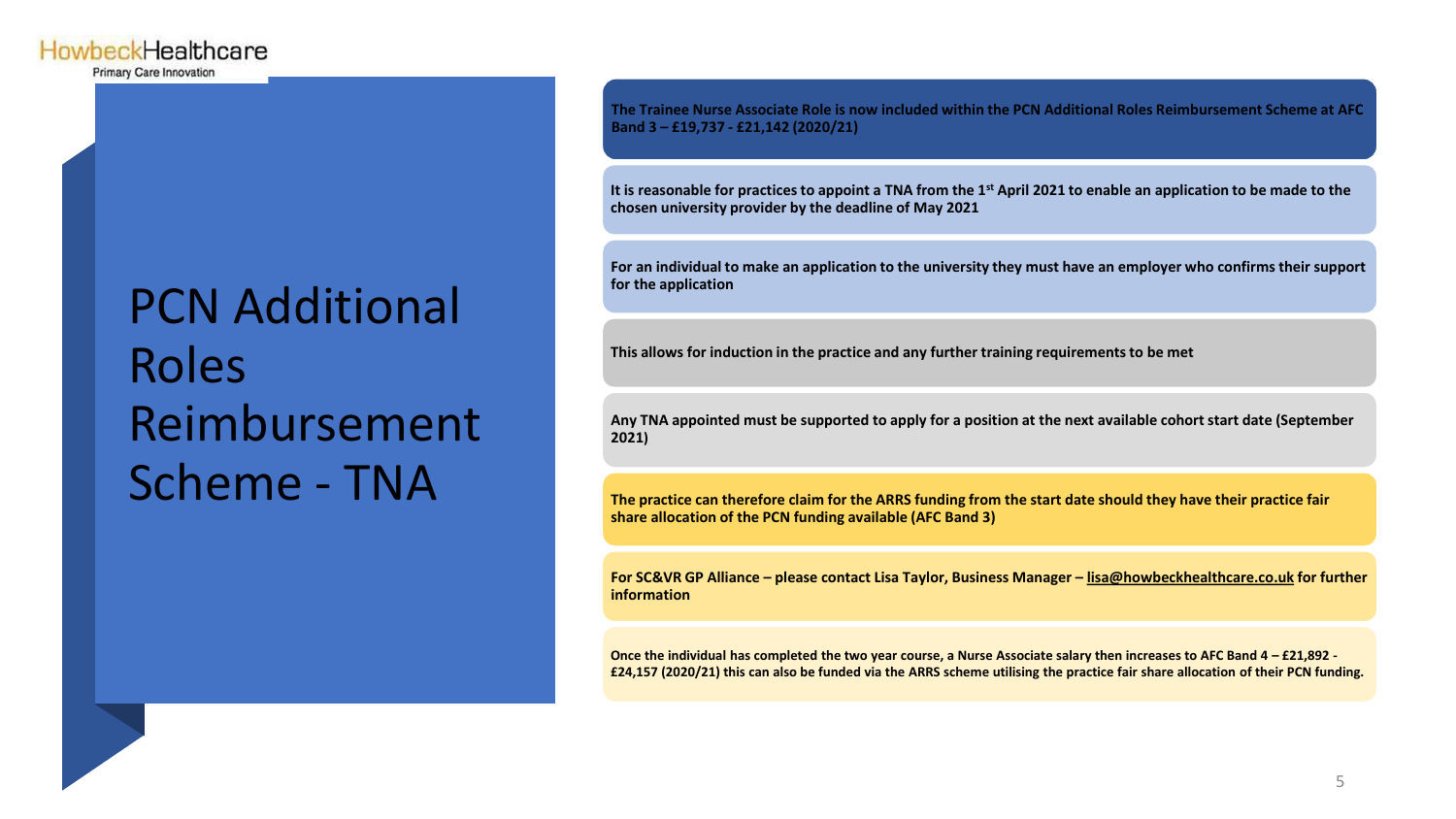## Network Contract Directed Enhanced Service Additional Roles Reimbursement Scheme Guidance

- Investment and Evolution: A five-year framework for GP contract reform to implement the NHS Long Term Plan general practice
- The Network Contract DES went live on 1 July 2019

**HowbeckHealthcare** Primary Care Innovation

- Funding is made available to PCNs through a new Additional Roles Reimbursement Scheme
- Growing additional capacity through new roles, and by doing so, help to solve the workforce shortage in general practice
- Reimbursement through the new Additional Roles Reimbursement Scheme will only be for demonstrably additional people

| <b>Role</b>                    | <b>Indicative AfC band</b> | Annual maximum reimbursable<br>amount per role (2020/21) | Maximum reimbursable<br>amount per month (2020/21) |
|--------------------------------|----------------------------|----------------------------------------------------------|----------------------------------------------------|
| <b>Trainee Nurse Associate</b> |                            | £25,671.00                                               | £2,139.25                                          |



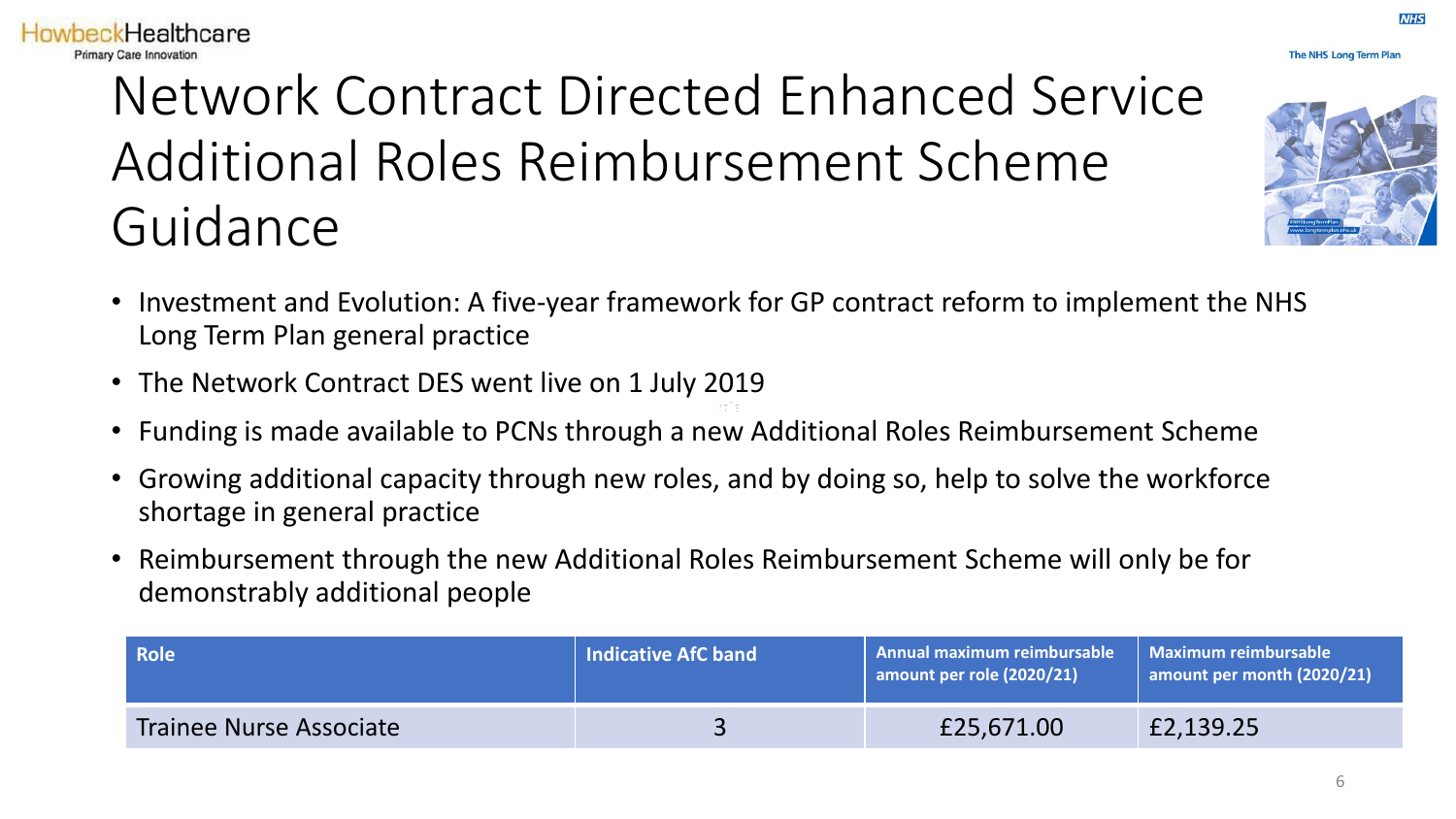



## Eligibility to participate in the Network Contract DES



a. the practice must hold a primary medical services contract;



b. the practice has a registered list of patients; and



c. the practice's primary medical services contract must require the practice to offer in-hours (essential services) primary medical services.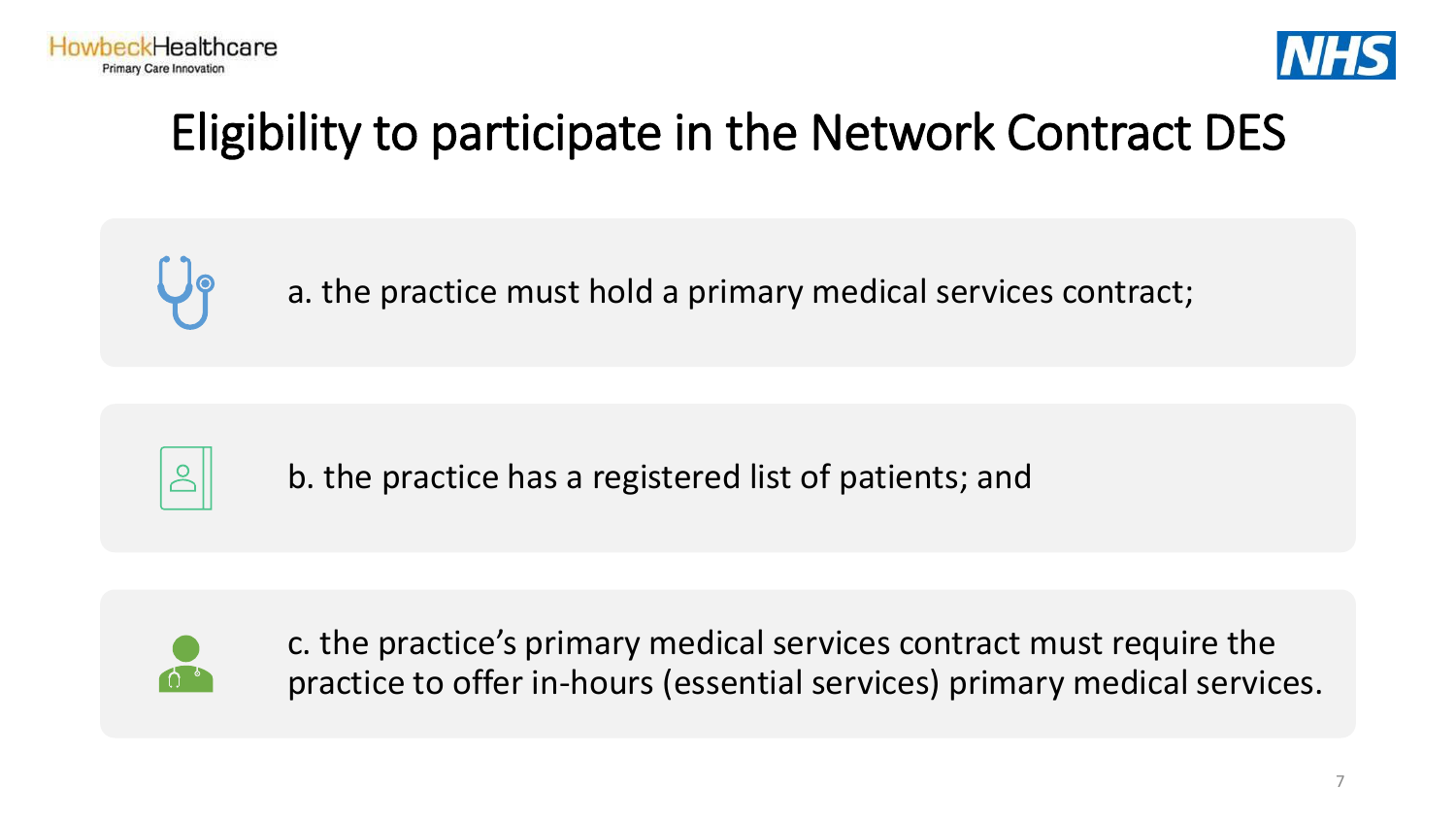

# The Practice must ensure the employed TNA:



Is working towards completion of the Nursing Associate Apprenticeship programme;

Has a minimum of GCSE Maths and English at grade 9 to 4 (A to C) or Functional Skills Level 2 in Maths and English;



Is enrolled on a foundation degree awarded by a Nursing and Midwifery Council (NMC) - approved provider over a 2-year period (Chester/Keele University offer courses locally).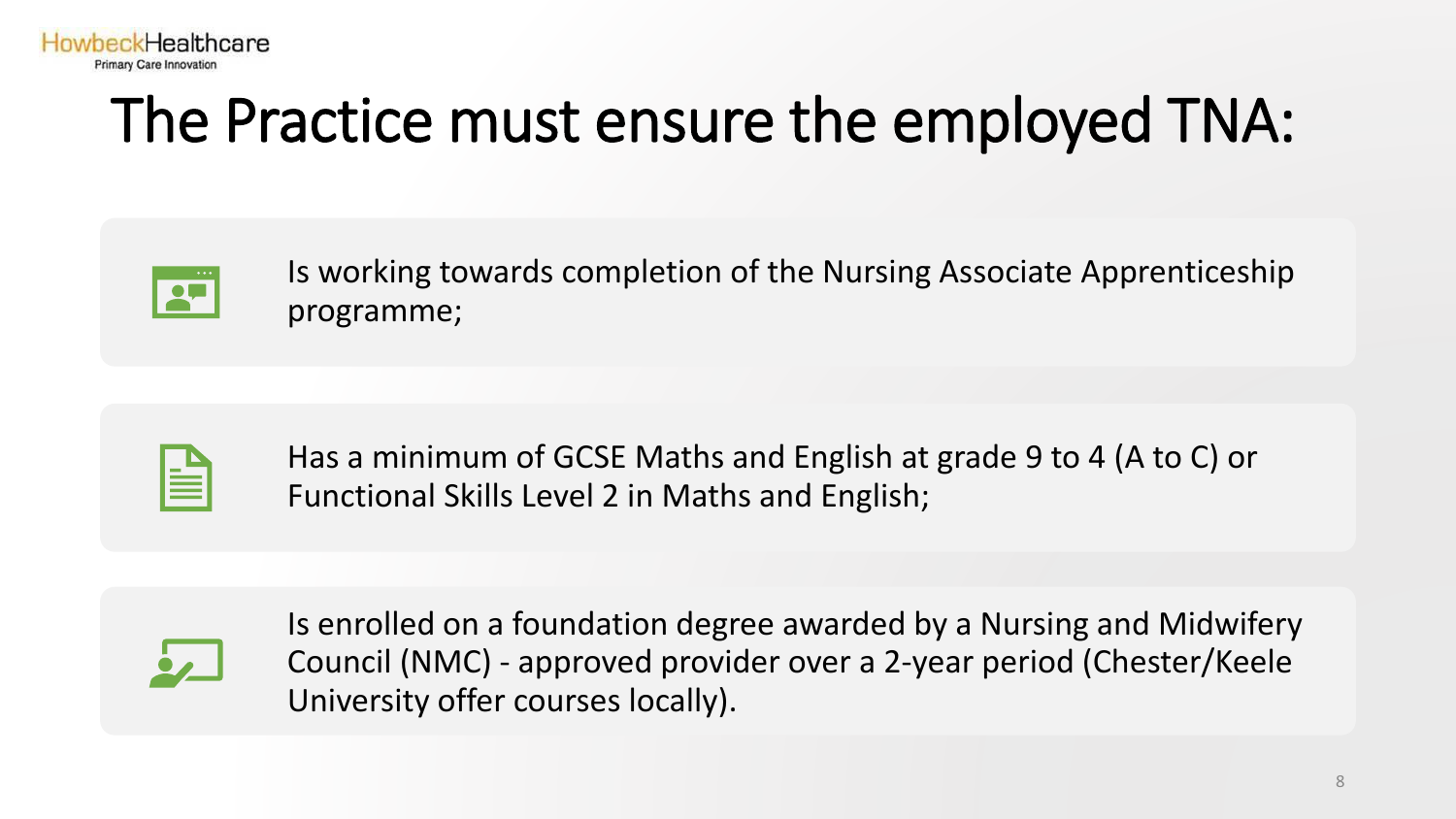

CQC's Guidance on the Nursing Associate



- From January 2019, the new role of nursing associate will be reflected in every aspect of CQC's regulation:
- When we register a provider, we will consider its understanding of deploying nursing associates.
- When we monitor and review provider information returns, we will look at nursing associates in workforce deployment.
- On inspection, we will want to see evidence that providers have adopted a systematic approach to deploying nursing associates, ensuring that they have considered the risks to the quality and safety of care for people who use services. Ref: Briefing for providers: Nursing associates Care Quality Commission January 2019

https://www.cqc.org.uk/sites/default/files/20190123 briefing for providers nursing associates 0.pdf

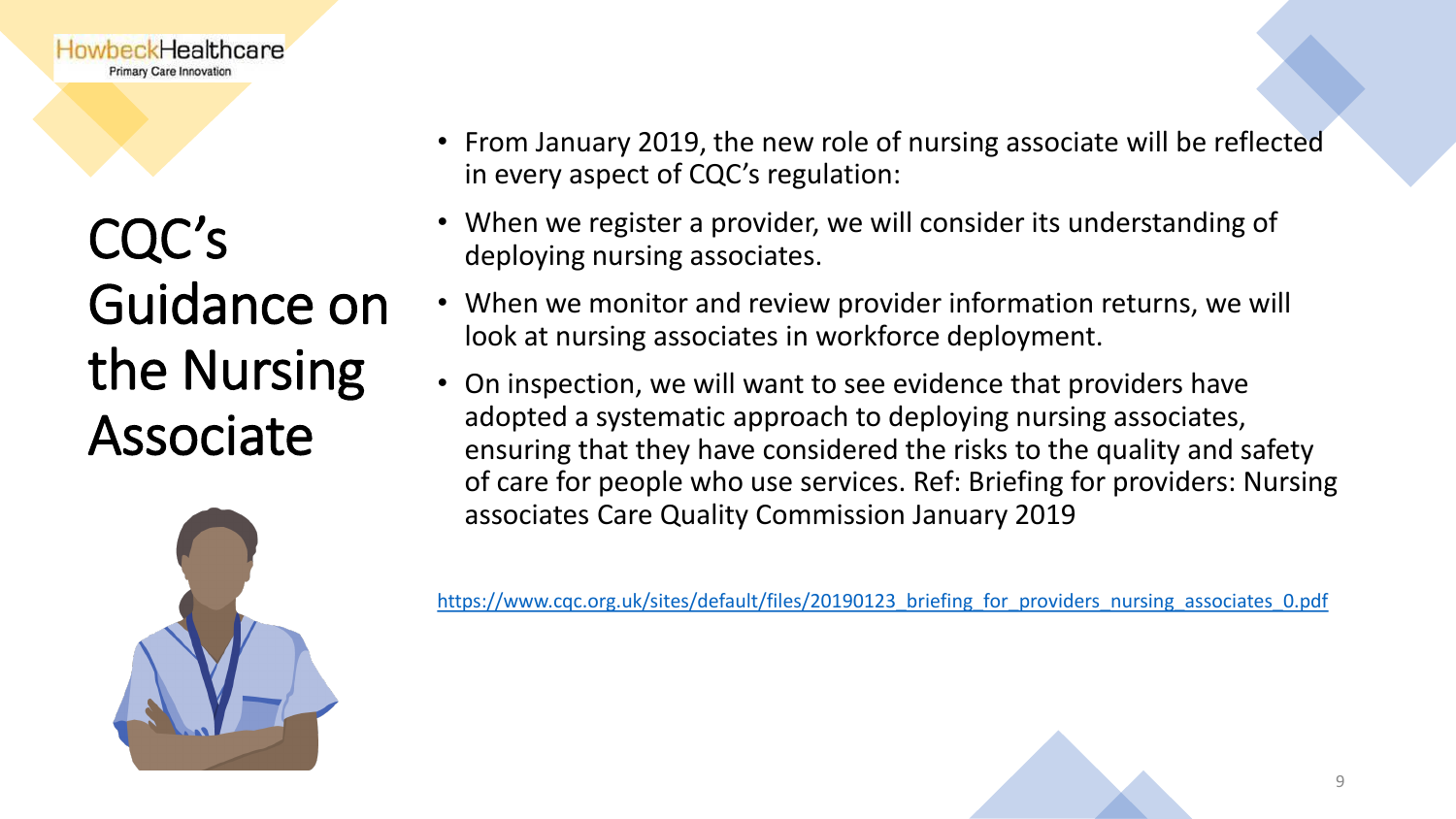HowbeckHealthcare Primary Care Innovation

## Trainee Nursing Associate (TNA)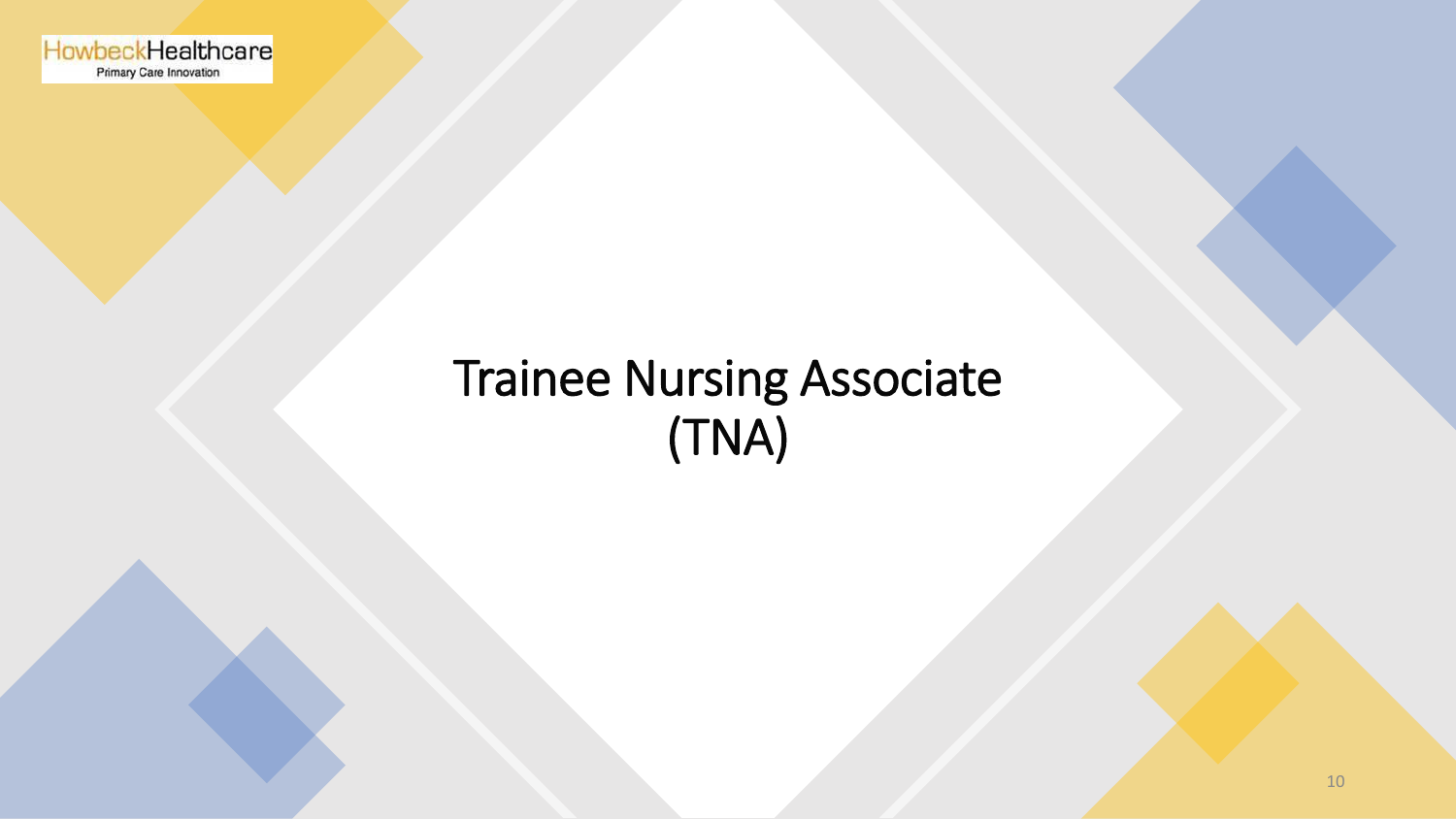

## What is a nursing associate?



- Nursing associates work with healthcare support workers and registered nurses to deliver care for patients and the public.
- Nursing Associates are members of the Nursing team, who have gained a Nursing Associate Foundation Degree awarded by a Nursing and Midwifery Council (NMC) approved provider.
- Able to perform more complex and significant tasks than a Healthcare Assistant but not the same scope as a graduate Registered Nurse.
- Nursing associates work across all four fields of nursing: adult, children's, mental health, and learning disability. Your skills and responsibilities will vary, depending on the care setting you work in.

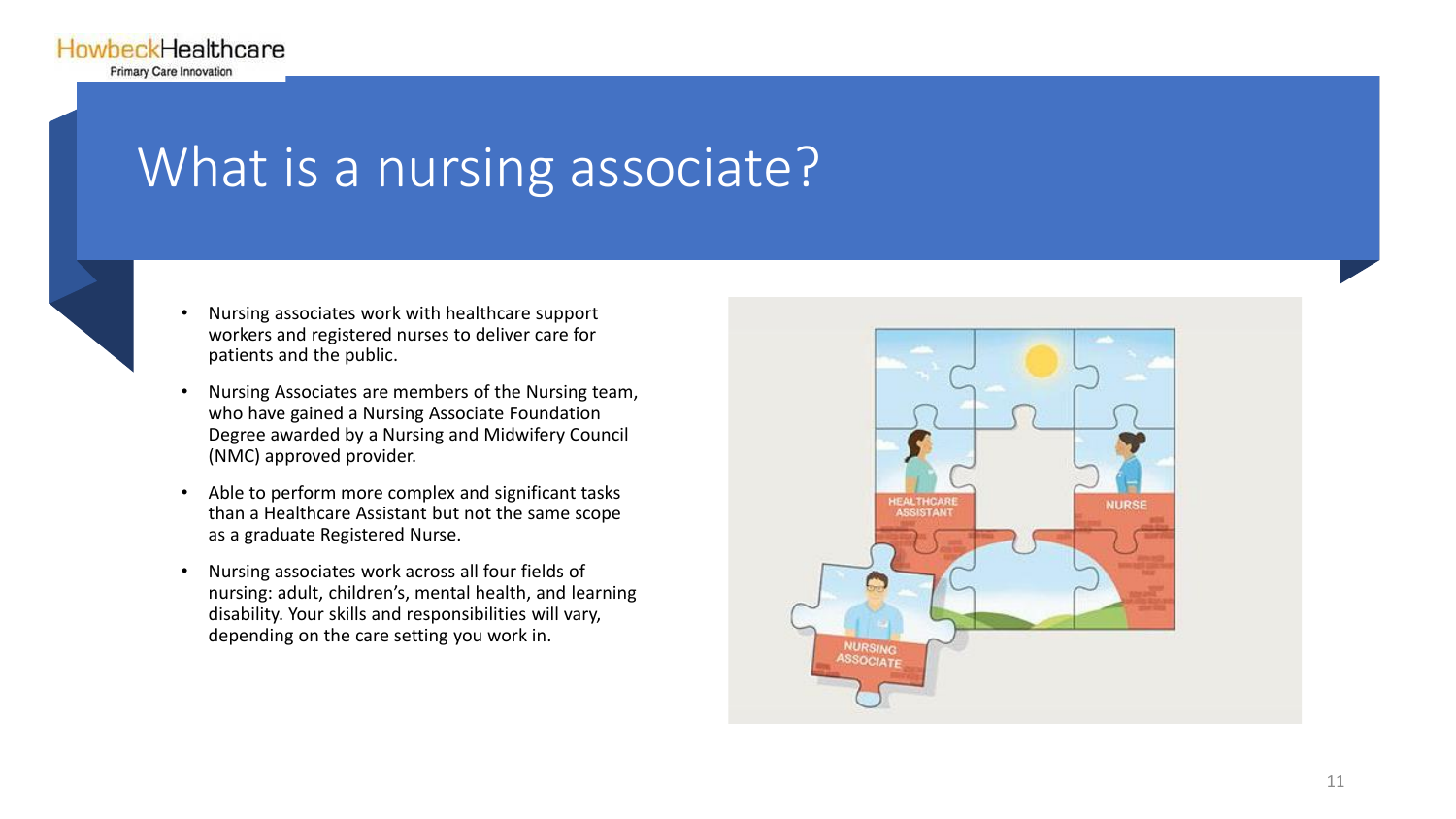### **InwheckHealthcare** Primary Care Innovation

# A Regulated Role

<https://www.healthcareers.nhs.uk/explore-roles/nursing/roles-nursing/nursing-associate>



The role has been introduced to help build the capacity of the Nursing workforce and the delivery of high-quality care, while supporting Nurses and wider multidisciplinary teams to focus on more complex clinical duties.



The nursing associate role is regulated in England by the Nursing and Midwifery Council (NMC).



The title nursing associate (from 28 January 2019) is protected in law in England and only those qualified and registered as nursing associates will be able to use this title.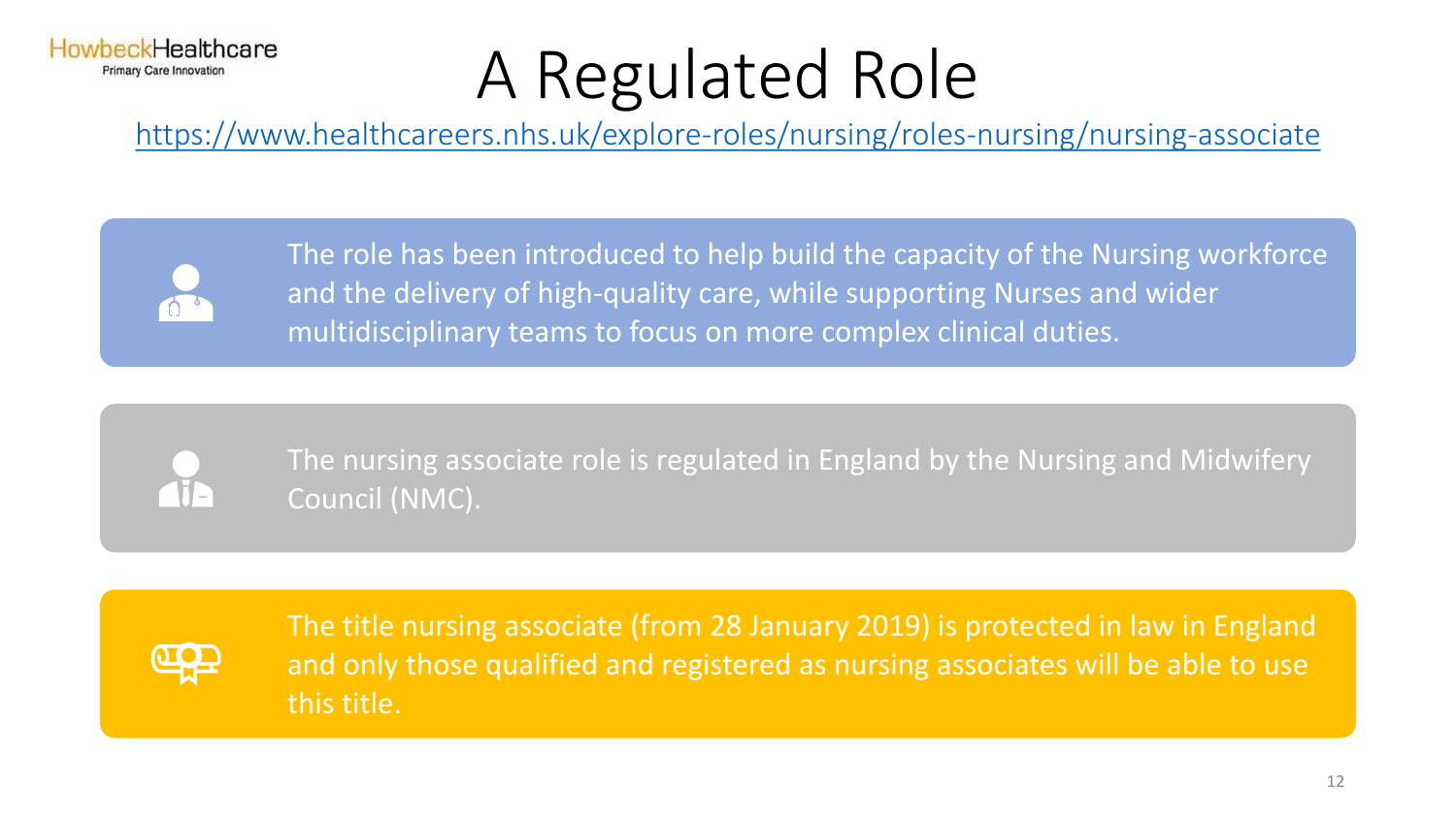

## Apprenticeship Scheme – Higher Education Institute (HEI)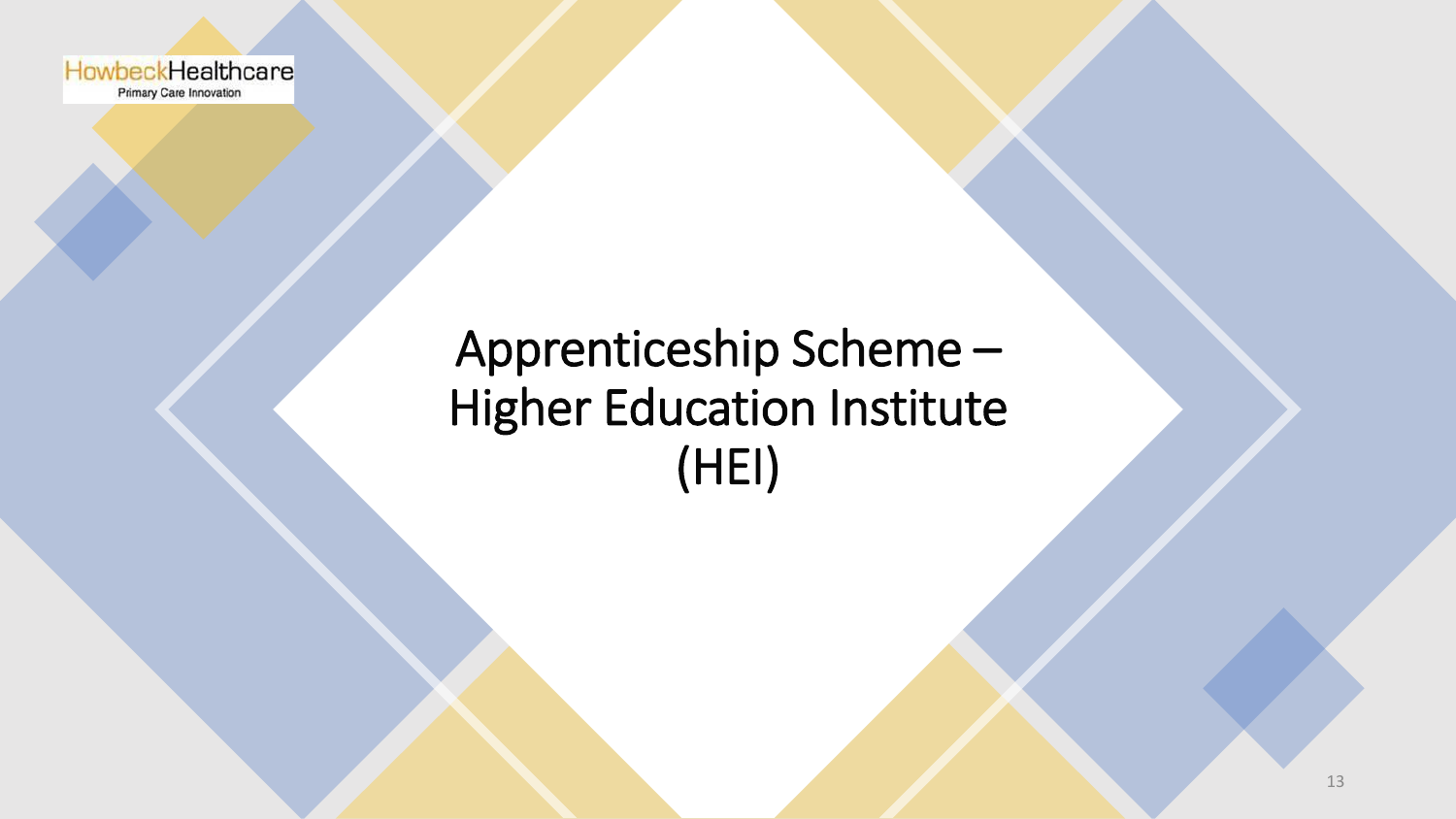





The Trainee Nurse Associate (TNA) is employed by the practice



TNAs will be recruited and selected by the employer, training is agreed with an Higher Education Institute (HEI) who is on the register of apprenticeship training providers (locally HEI's are Chester and Keele University)



The TNA enrols onto an NMC approved programme (available at Chester or Keele University locally)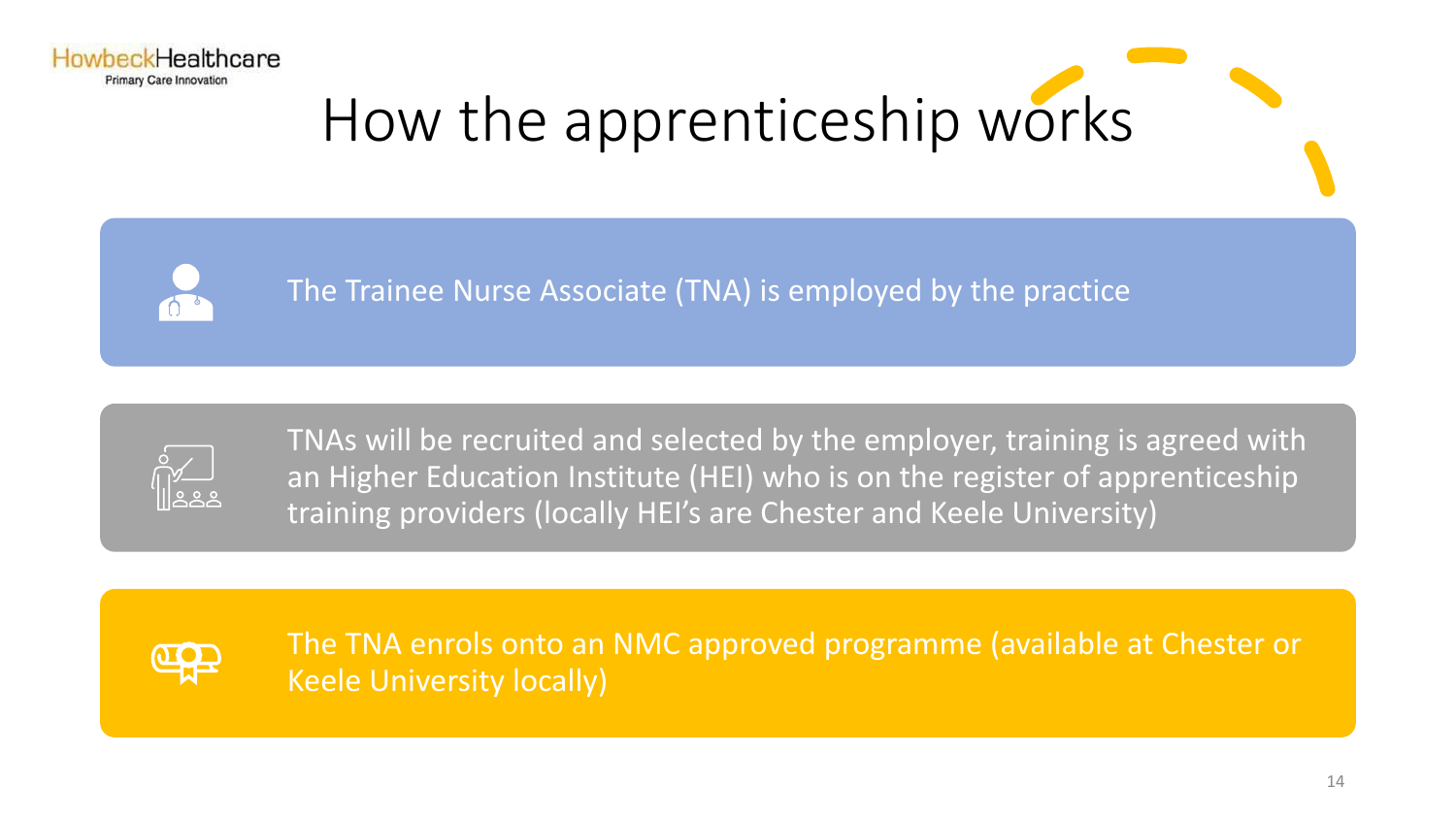**HowbeckHealthcare** Primary Care Innovation

## Trainee Nursing Associates

- The programme will prepare Trainee Nursing Associates to work with people of all ages and in a variety of settings within Health and Social Care.
- The role also provides a progression route into graduate-level Nursing.

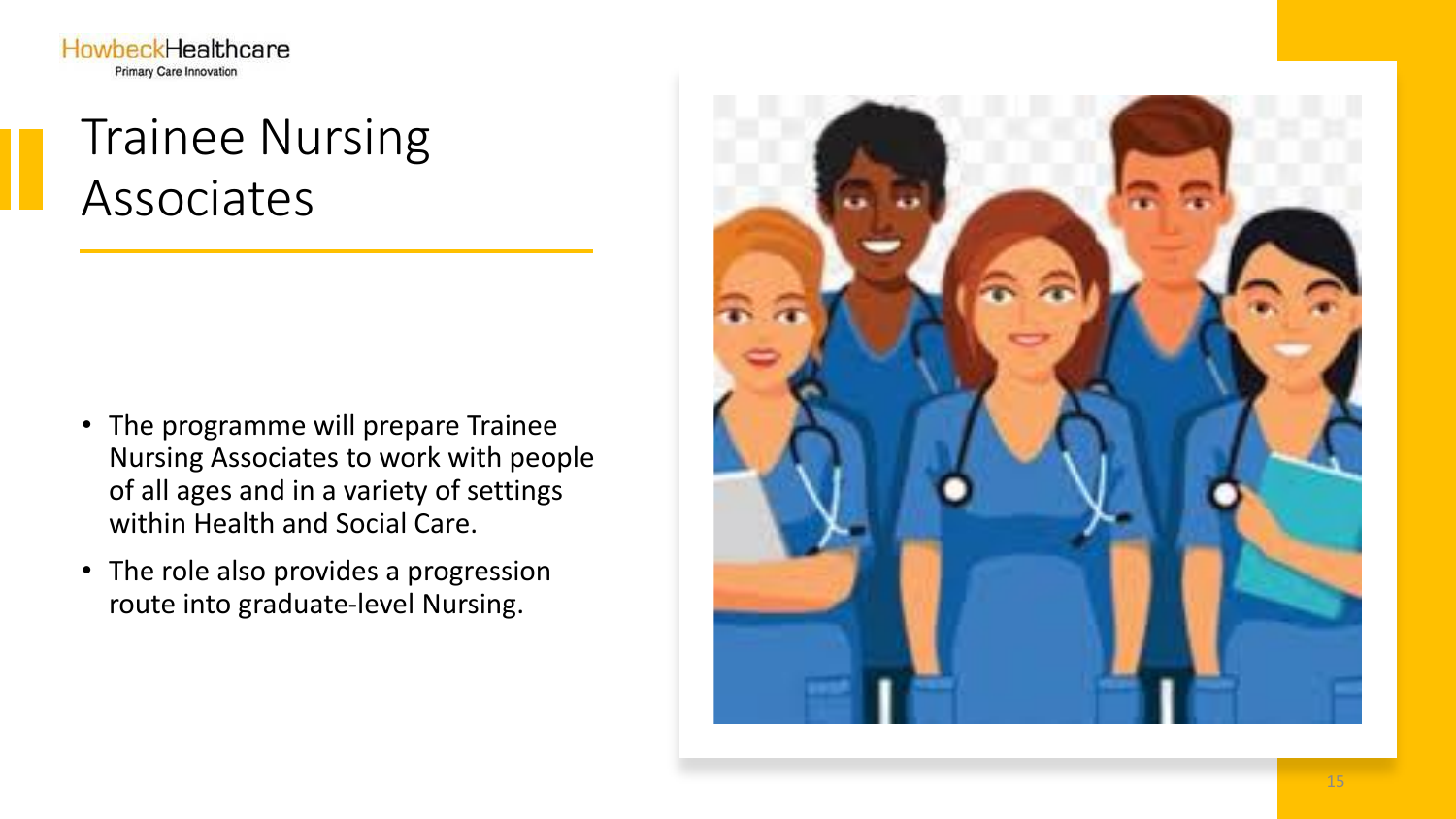## Practice Eligibility and Criteria. A practice must:



- Allocate a named formal mentor/assessor and supervisor under the new NMC standards who is active and up-to-date on the NMC mentor register.
- A defined role for the new member of staff to carry out as an apprentice TNA.
- Be able to provide a good quality learning environment which involves the whole practice team providing a positive supportive culture of learning.
- Release the TNA for placements and attendance at the HEI (2300 hours of protected learning time).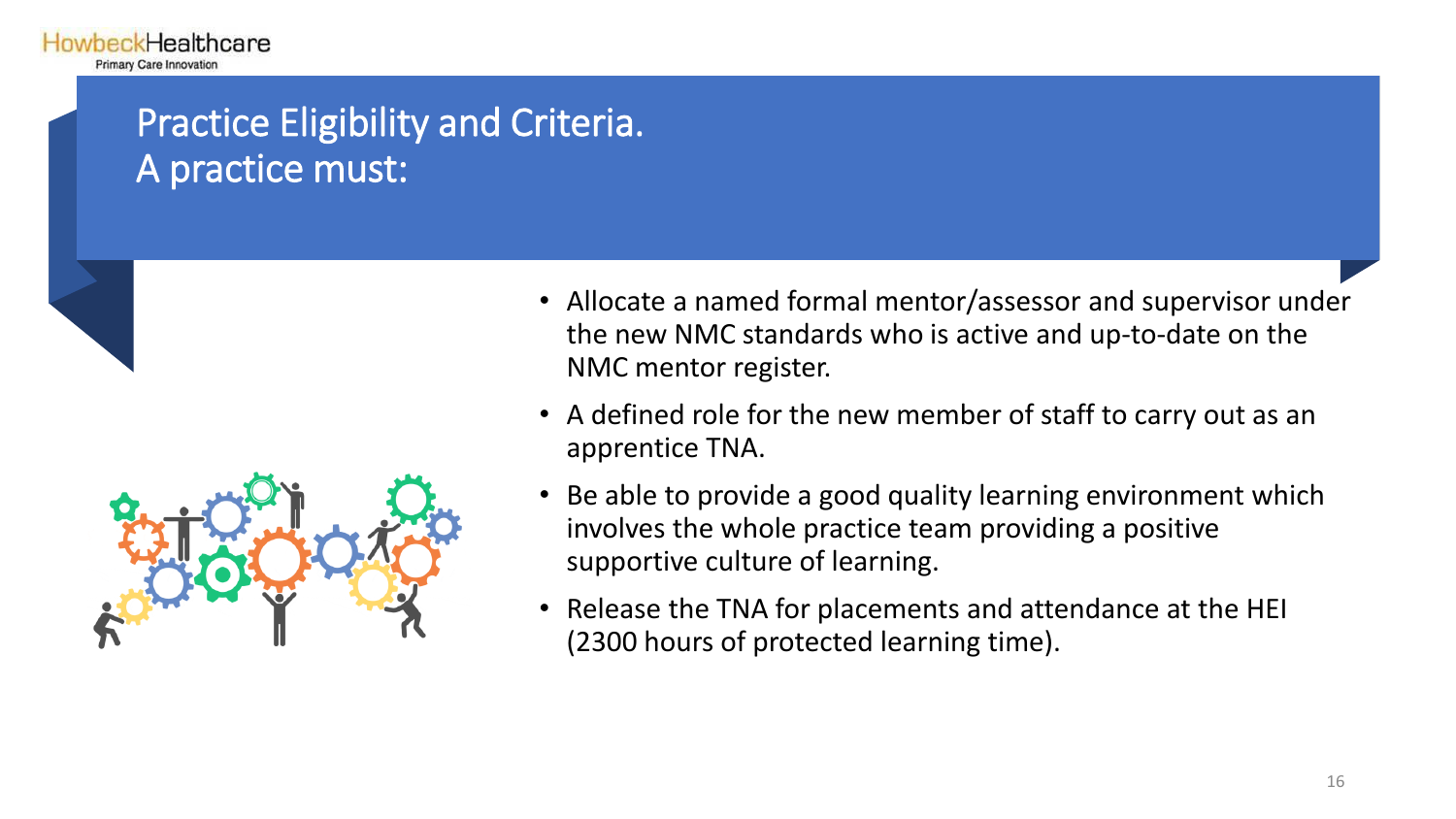# Placements - Trainee Nursing Associates are required to undertake clinical placements in settings other than their primary place of employment.

There is a need for trainee nursing associates to:

*h*eckHealthcare

- Experience placements in each of the three health and care settings (at home, close to home and in hospital).
- Exposure across all four fields of nursing (adult, mental health, learning disability and child) to gain experience across the lifespan.
- The University of Chester employs a hub and spoke model of placements alongside integrated learning, where Trainee Nursing Associates split their time between their primary place of employment and spoke placements, to broaden their skills and experience and maximise their learning opportunities.
- Keele University will assist the practice to find suitable placement opportunities for the TNA in other settings through their network of contacts.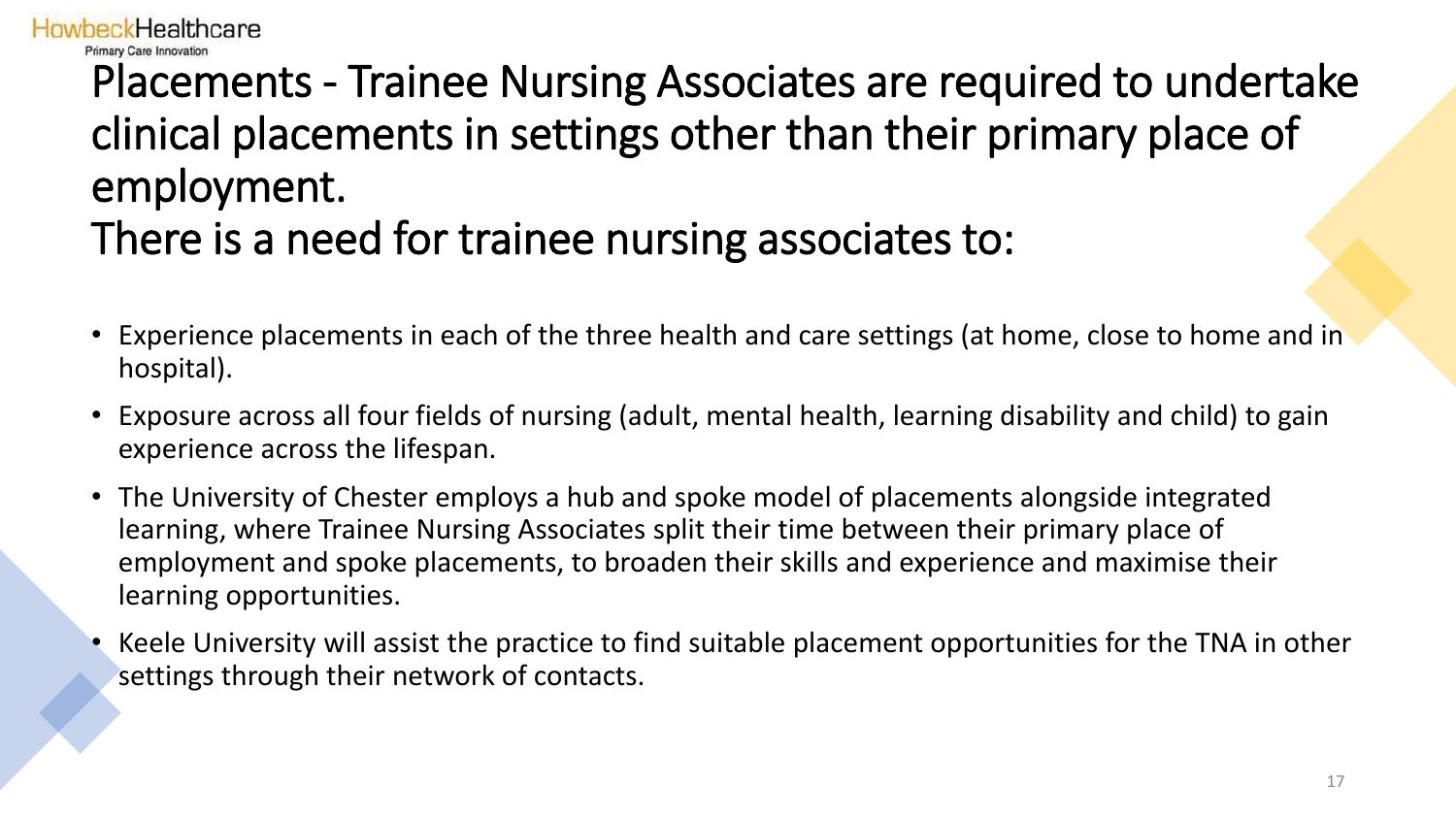## Primary Care Innovation Placements – It is important to note that TNAs will spend a large proportion of their time out of Practice, either at University or on a placement. This is an example of the first trimester in Year 1

wheckHealthcare

| Month     |   |        | January                |                   |                |            | February        |                |    |    |    | March |                |            | April               |            |     |     |
|-----------|---|--------|------------------------|-------------------|----------------|------------|-----------------|----------------|----|----|----|-------|----------------|------------|---------------------|------------|-----|-----|
| Date      |   | b      | 13                     | 20                | 27             | n          | 10              | 17             | 24 |    | 9  | 16    | 23             | 30         | 13<br>20<br>27<br>6 |            |     |     |
| Uni Week  |   | 24     | 25                     | 26                | 27             | 28         | 29              | 30             | 31 | 32 | 33 | 34    | 35             | 36         | 37                  | 38         | 39  | 40  |
| Prog Week |   |        | $\overline{c}$         | $\overline{3}$    | $\overline{4}$ |            | $6\overline{6}$ | $\blacksquare$ | 8  | 9  | 10 | 11    | 12             | 13         | 14                  | 15         | 16  | 17  |
| Jan-20    | M | IND(P) | INDB<br>(INITIAL MEET) | B-Initial<br>meet | B              | B          | S               | Ś              |    | S  |    |       | B              | B          | $\overline{B}$      | <b>TSN</b> | A/L | A/L |
|           |   | IND(P) | IND B                  | B                 | B              | B          | S               |                | D  | S  |    |       | B              | B          | $\overline{B}$      | <b>TSN</b> | A/L | A/L |
|           | W | IND(T) | U                      | U                 | U              | U          | U               | U              | U  | U  | U  | U     | U              | U          | U                   | U          | A/L | A/L |
|           |   | U      | IND B                  | B                 | B              | B          | S               | S              |    | S  |    |       | $\overline{B}$ | B          | $\overline{B}$      | <b>TSN</b> | A/L | A/L |
|           |   | U      | IND B                  | <b>TSN</b>        | <b>TSN</b>     | <b>TSN</b> |                 | S              |    | S  | S  |       | <b>TSN</b>     | <b>TSN</b> | <b>TSN</b>          | <b>TSN</b> | A/L | A/L |

B = Base placement. This is when your apprentice TNA is working at their base and in the numbers, as usual. Following theory and supernumerary spoke experience it is expected that the TNA will bring back new knowledge whic base to consolidate their new learning.

TSN = whilst in base placement the TNA apprentice will have one day per week (chosen by yourself as the employer) where they are supported with their application of theory into practice. They will also be required to compl such as directed reading, assignment writing and research. They could also be in practice undertaking activities such as following a patient journey, observing a specific clinical task, practicing skills or attending in-ho

S = Spoke. This is where the TNA apprentice is away from their place of employment and is on a series of supernumerary placements that exposes them to all four fields of nursing, at home, close to home and in-hospital as w continuum. These spoke placement are organized by the University of Chester. TNA apprentices will be required to travel to these organised spoke placements and follow the spoke shift pattern system.

U = University day. TNA apprentices are required to attend University teaching one day per week. It is the same day for both years. The University of Chester offers a blended approach to teaching and this is through synchr online learning and teaching, face to face teaching and directed learning.

A/L = Holiday. These are planned holidays by the University. There are 6 planned weeks as part of the programme. If your apprentice has less than this, the final weeks of annual leave will be replaced by consolidation extr more than 6-week's annual leave, there is opportunity to take this within the final month of consolidation/retrieval. 18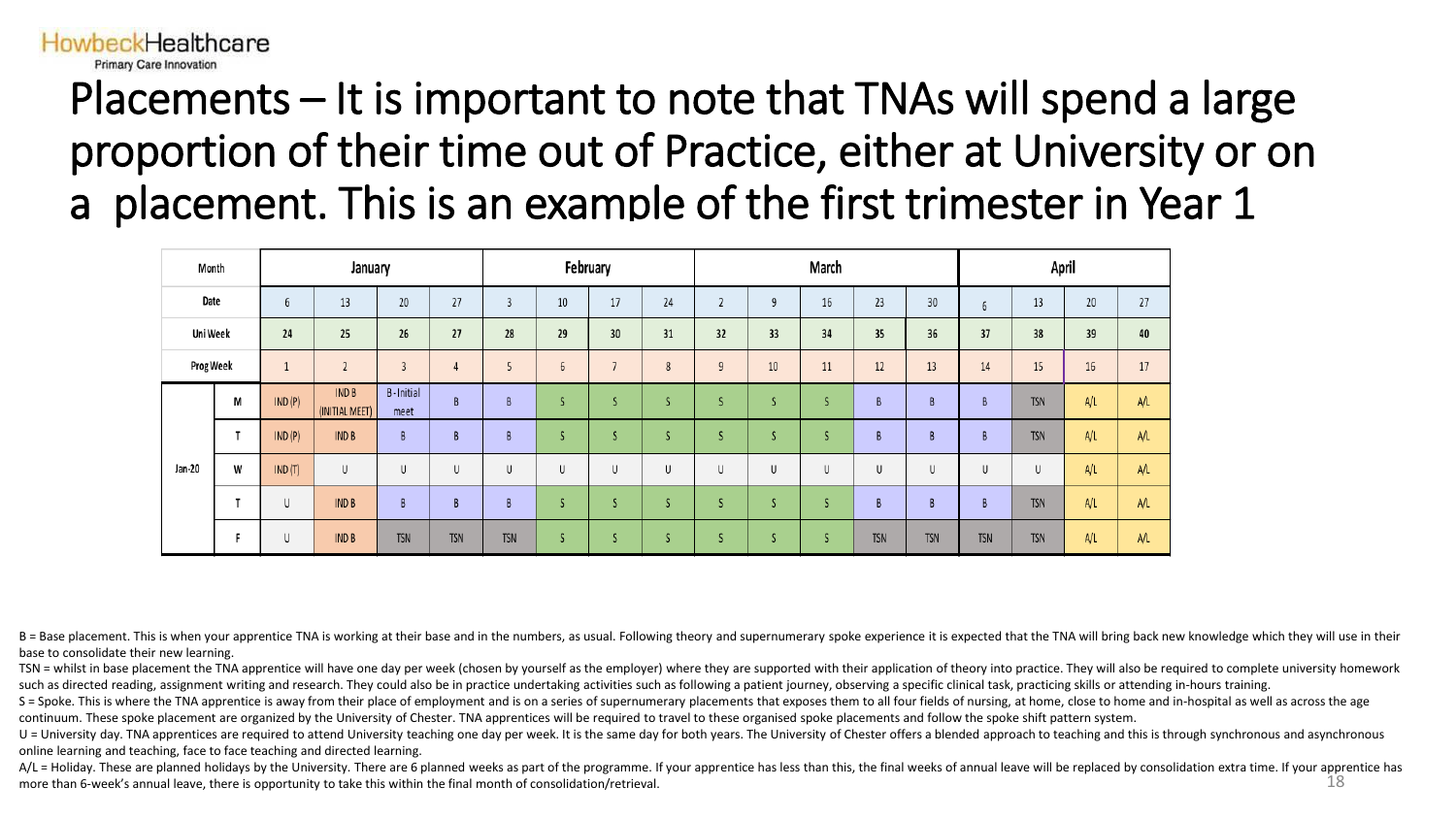

# Core requirements of the TNA programme:

- $\frac{1}{\sqrt{2}}$ All trainee Nursing Associates must meet the following:
- EI Full time employment (37.5hrs). No element of the programme may be undertaken in the learner's own time
- 祒 To undertake 2300 hours of protected learning time, over the course of the programme
- Including 460 external placement hours and 460 hours of academic study (equivalent of 1 study day and 1 placement day per week)
- Placements are primarily the responsibility of the employer to arrange across each of the three health and care settings (at home, close  $|s|$ to home and in hospital)
- $\bigcup_{\mathfrak{P}}$ To gain experience across all fields of nursing and across all the lifespan
- 医 The trainee will need an NMC registered practitioner as an assessor/mentor to support them throughout the training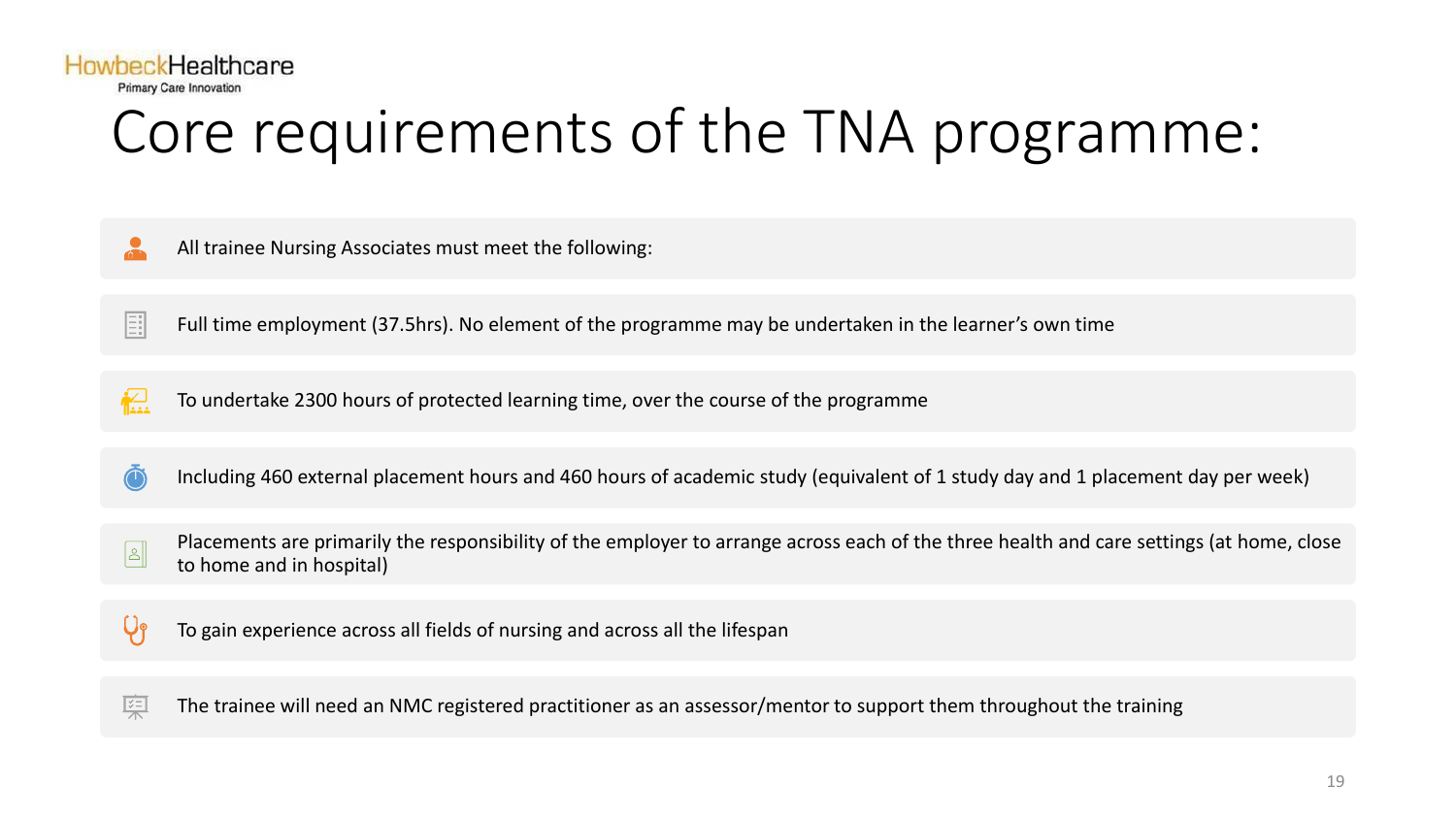# Chester University application and entry requirements



**HowbeckHealthcare** Primary Care Innovation

- **The University of Chester requires the following as a prerequisite for interviewing:**
- **Maths and English GCSE grade C or above; GCSE grades 4 or above; Functional Skills Level 2**

### **and one of the following:**

- **NVQ Level 3 in Care or related subject.**
- **A/S Level: Two A/S Levels, one of which must be in an appropriate subject area.**
- **A Levels: One A Level in an appropriate subject area.**
- **AVCE or BTEC National Diploma.**
- **Access: A pass from an appropriate kite-marked access course.**
- **5 GCSEs at Grade C or above, including English Language.**
- **Portfolio of evidence which demonstrates ability/ potential to work and study at Level 4.** 20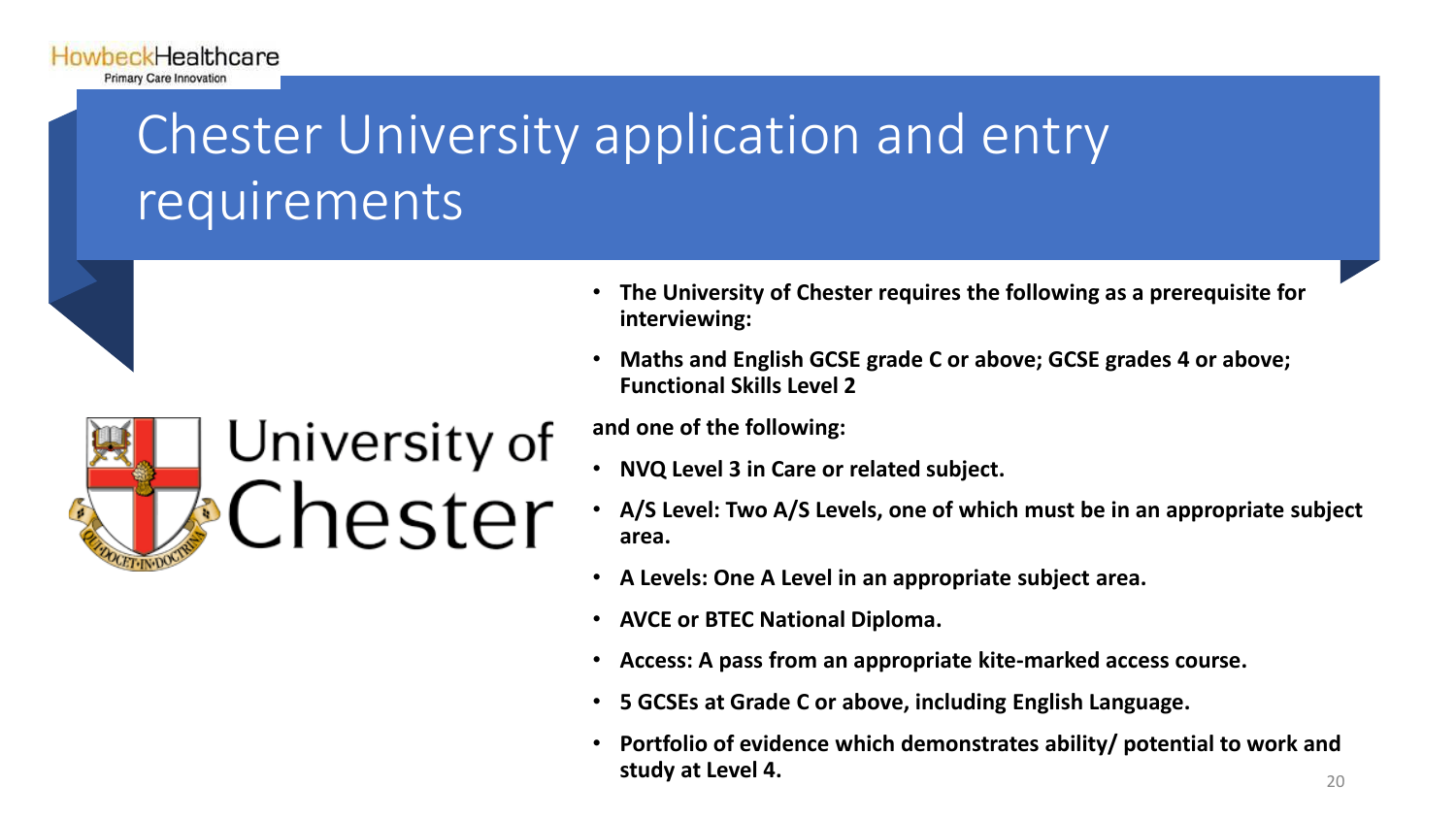

# Keele University application and entry requirements



- **Entry Requirements GCSE grades 9 to 4 (equivalent to A\* to C) in English and Maths (or Functional Skills equivalent).**
- **Some experience in a care setting.**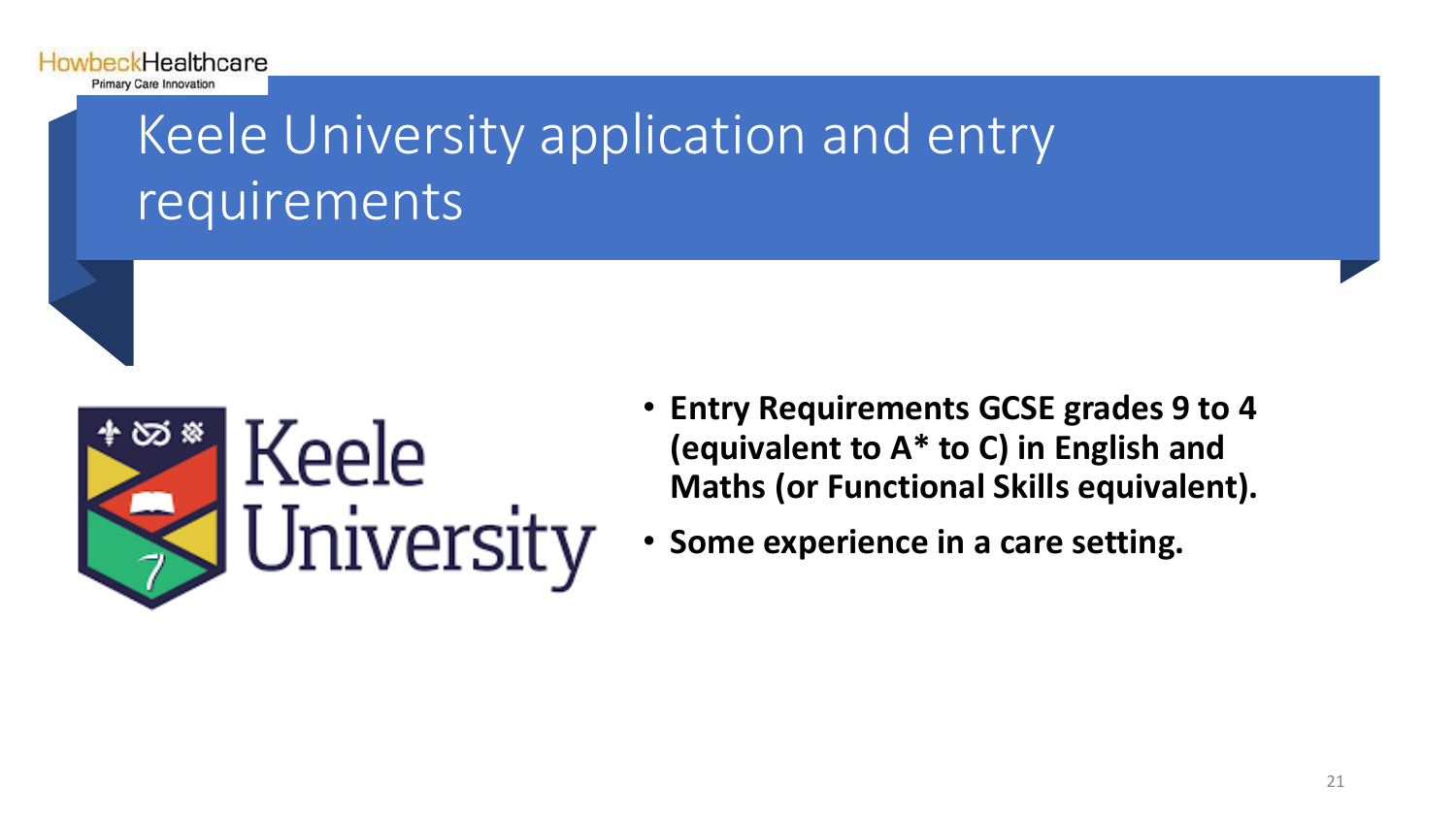## **HowbeckHealthcare**

Primary Care Innovation

## Other nearby Higher Education Institute's offering the course For a full list please see:

Approved programmes - [The Nursing and Midwifery Council \(nmc.org.uk\)](https://www.nmc.org.uk/education/approved-programmes/)

| Approved education institution            | <b>Course</b>                                                                      | <b>Academic Level</b> |
|-------------------------------------------|------------------------------------------------------------------------------------|-----------------------|
| <b>Manchester Metropolitan University</b> | FdSc Health and Care Practice (nursing associate)                                  | Level 5               |
| <b>University of Bolton</b>               | <b>FdSc Nursing Associate</b>                                                      | Level 5               |
| <b>University of Worcester</b>            | <b>FdSc Nursing Associate</b>                                                      | Level 5               |
| <b>Staffordshire University</b>           | <b>FdSc Nursing Associate</b>                                                      | Level 5               |
| <b>University of Chester</b>              | <b>FdSc Nursing Associate</b>                                                      | Level 5               |
| <b>University of Derby</b>                | <b>FDSc Nursing Associate</b>                                                      | Level 5               |
| <b>Edge Hill University</b>               | <b>FdSc Nursing Associate (apprentice)</b>                                         | Level 5               |
| <b>Edge Hill University</b>               | FdSc Nursing Associate (direct entry)                                              | Level 5               |
| <b>Birmingham City University</b>         | FdSc Nursing Associate (Higher Apprenticeship)                                     | Level 5               |
| <b>University of Derby</b>                | FDSc Nursing Associate Apprenticeship                                              | Level 5               |
| <b>Coventry University</b>                | FdSc Nursing Associate Direct Entry Full Time                                      | Level 5               |
| <b>Keele University</b>                   | Foundation degree (FdSci) nursing associate apprenticeship                         | Level 5               |
| University Of Wolverhampton               | Foundation Degree (Sci) Nursing Associate                                          | Level 5               |
| University Of Wolverhampton               | Foundation Degree (Sci) Nursing Associate Apprenticeship                           | Level 5               |
| The Open University                       | Foundation Degree in Nursing Associate practice                                    | Level 5               |
| The Open University                       | Foundation Degree in Nursing Associate Practice (Apprenticeship)                   | Level 5               |
| <b>De Montfort University</b>             | Foundation Degree in Science: Nursing Associate (Nursing Associate apprenticeship) | Level 5               |
| <b>Birmingham City University</b>         | Foundation Degree Nursing Associate                                                | Level 5               |
| <b>Coventry University</b>                | Foundation Degree Nursing Associate                                                | Level 5               |
| <b>Nottingham Trent University</b>        | Foundation Degree Nursing Associate                                                | Level 5               |
| <b>Liverpool John Moores University</b>   | Foundation Degree Science in Apprenticeship Nursing Associate                      | Level 5               |
| <b>University of Salford</b>              | Foundation degree Science nursing associate (apprentice route)                     | Level 5               |
| <b>University of Salford</b>              | Foundation degree Science nursing associate (direct entry route)                   | Level 5               |
| University of Worcester                   | Nursing Associate Apprenticeship                                                   | Level 5               |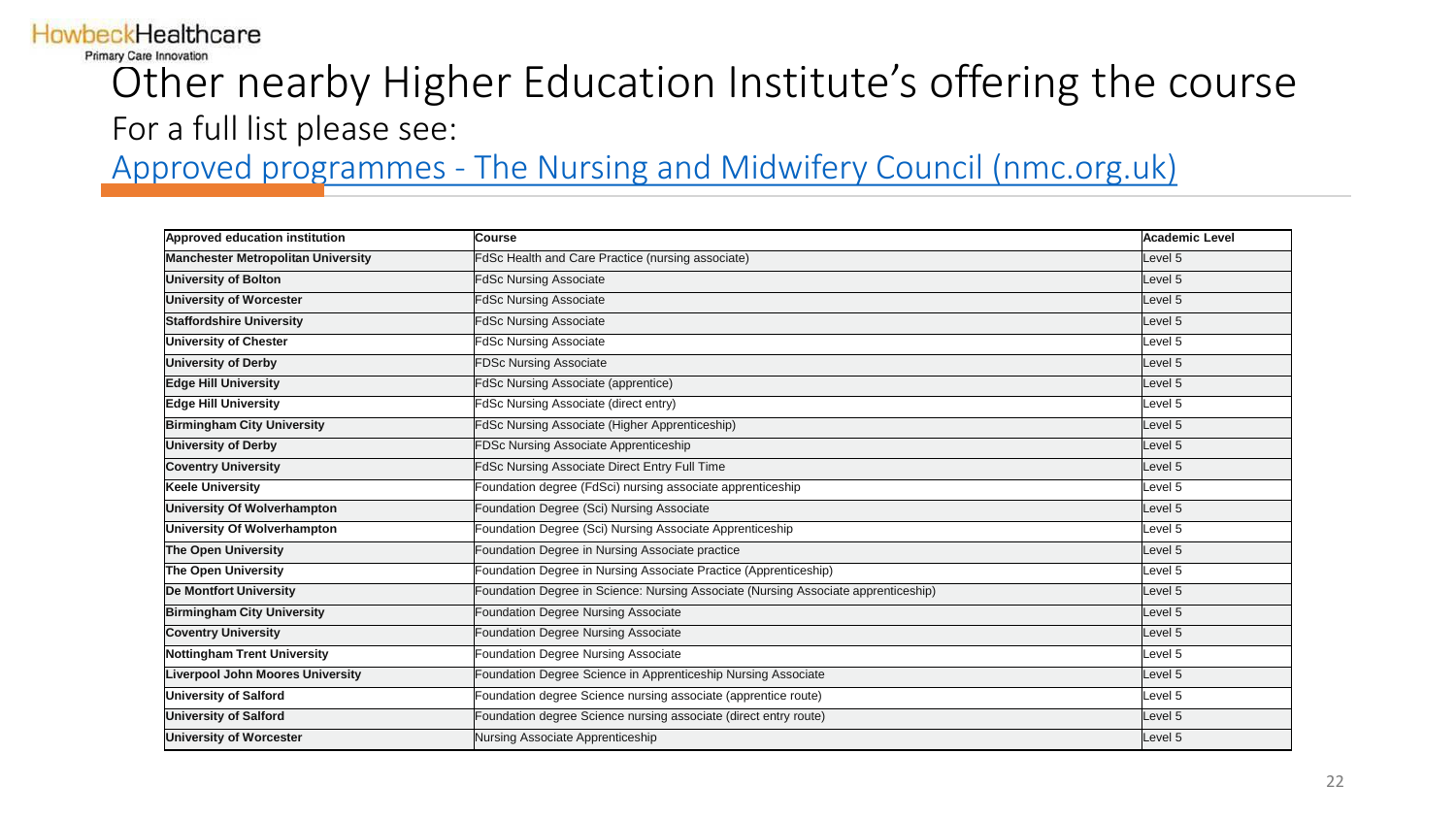

# **Health Education England**



## What does the TNA course cover?

- **Person-centred approach to care**
- **Professional values**
- **Delivering Nursing Associate care – new knowledge and skills**
- **Communication and interpersonal skills**
- **Duty of care, candour, equality and diversity**
- **Medicines Management**
- **Health and Wellbeing**
- **Leadership The programme is underpinned by the Health Education England Education Framework for Nursing Associates**
- **The NMC Standards for Nursing Associates**
- **Apprenticeship Standard for Nursing Associates**
- **NMC Pre-registration Nursing Standards up to the first half of a Nursing programme. The programme has a very practical approach to knowledge, skills and behaviours development, and the modules and module assessments reflect the practical nature of the role, while ensuring competence.**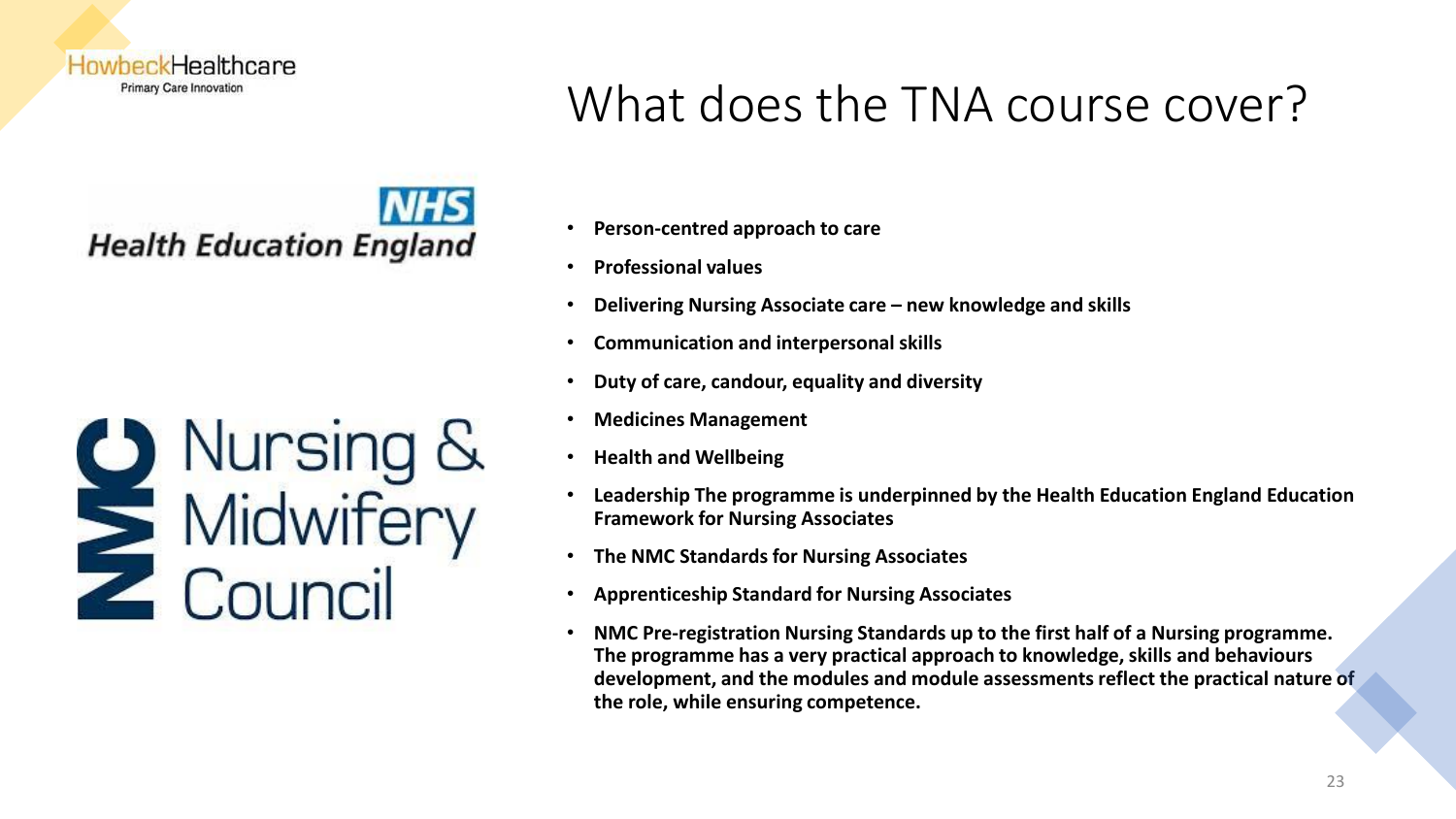HowbeckHealthcare

## Practice Support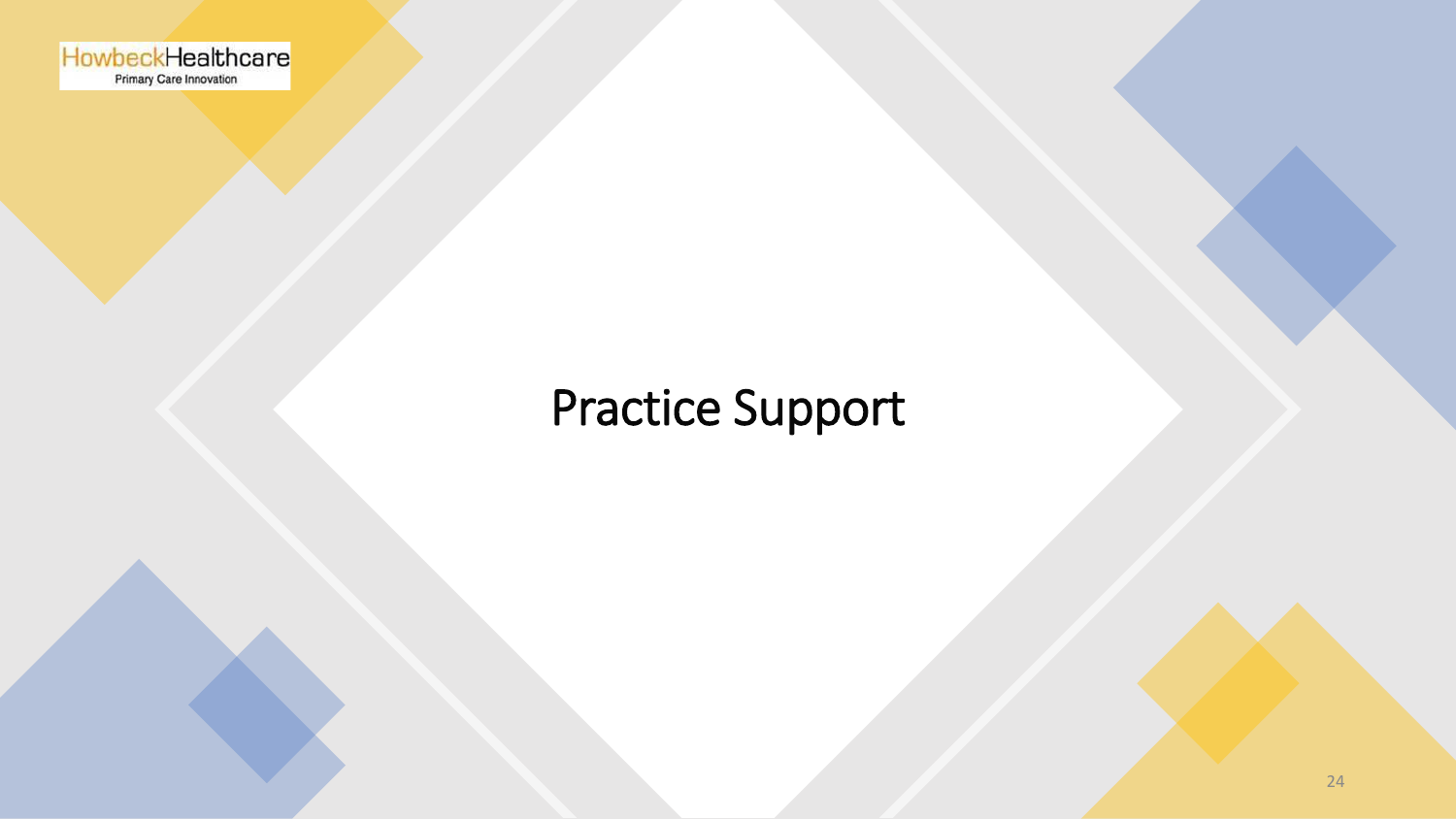## **HowbeckHealthcare**

Primary Care Innovation

# **Practice** support: HowbeckHow2



The Practice must support the TNA through their apprenticeship and employment. This includes:

- Providing a clear job description
- Providing full training and induction
- Identifying a mentor in practice
- Identifying an assessor
- Being aware of when the TNA will be in practice and when the TNA will be at University/on a placement – supporting the TNA during their placements
- Providing training on Primary Care IT systems used in the practice (e.g. EMIS, AccuRx, Docman) – full training can be accessed via Howbeck How2
- Providing access to training resources/support (can be accessed via Howbeck How2)

## HowbeckHow2

HowbeckHow2 is a website aimed at everyone working in General Practice both clinical and non-clinical, wanting to learn new or simply refresh their IT skills.

HowbeckHow2 delivers informative, contextual videos to support you and your team with optimising the use of IT systems in General Practice.

<https://www.howbeckhealthcare.co.uk/howbeckhow2-2/>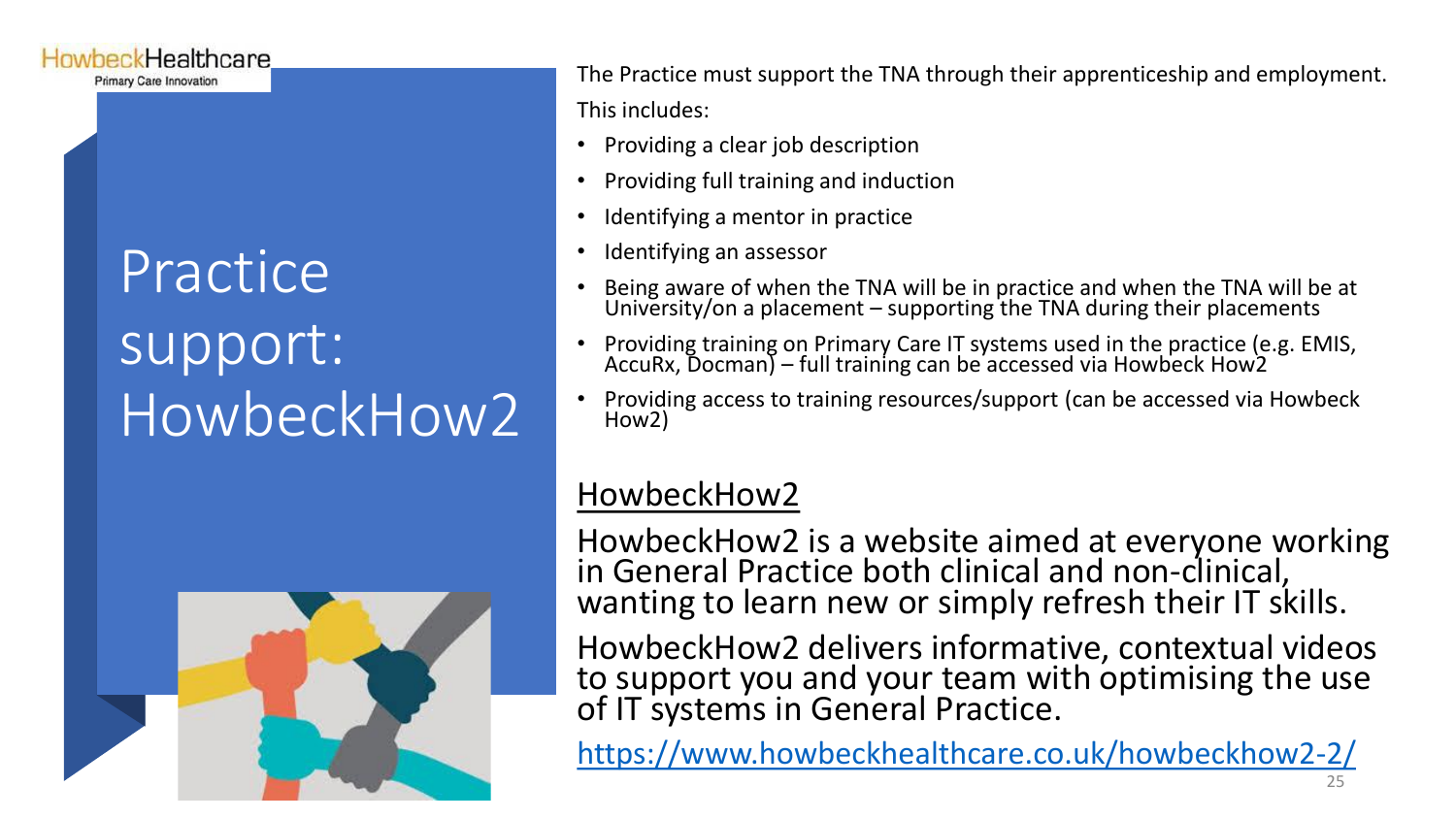# **Practice** support and supervision

Healthcare

Primary Care Innovation



- The support, supervision, learning and assessment provided must comply with the NMC standards framework for nursing and midwifery supervision and assessment.
- It is the employer's responsibility to assign suitably qualified practice assessors and supervisors.
- The HEI's will assign the Academic Assessor.
- Keele University will offer training to individuals to undertake assessment/supervise.
- Chester University will provide workbooks for information.
- Trainee Nursing Associates are required to undertake clinical placements in settings other than their primary place of employment.
- All students require a level of supervision that enables them to learn and safely achieve proficiency and autonomy in their professional role.
- All students require a level of supervision that enables them to learn and safely achieve proficiency and autonomy in their professional role.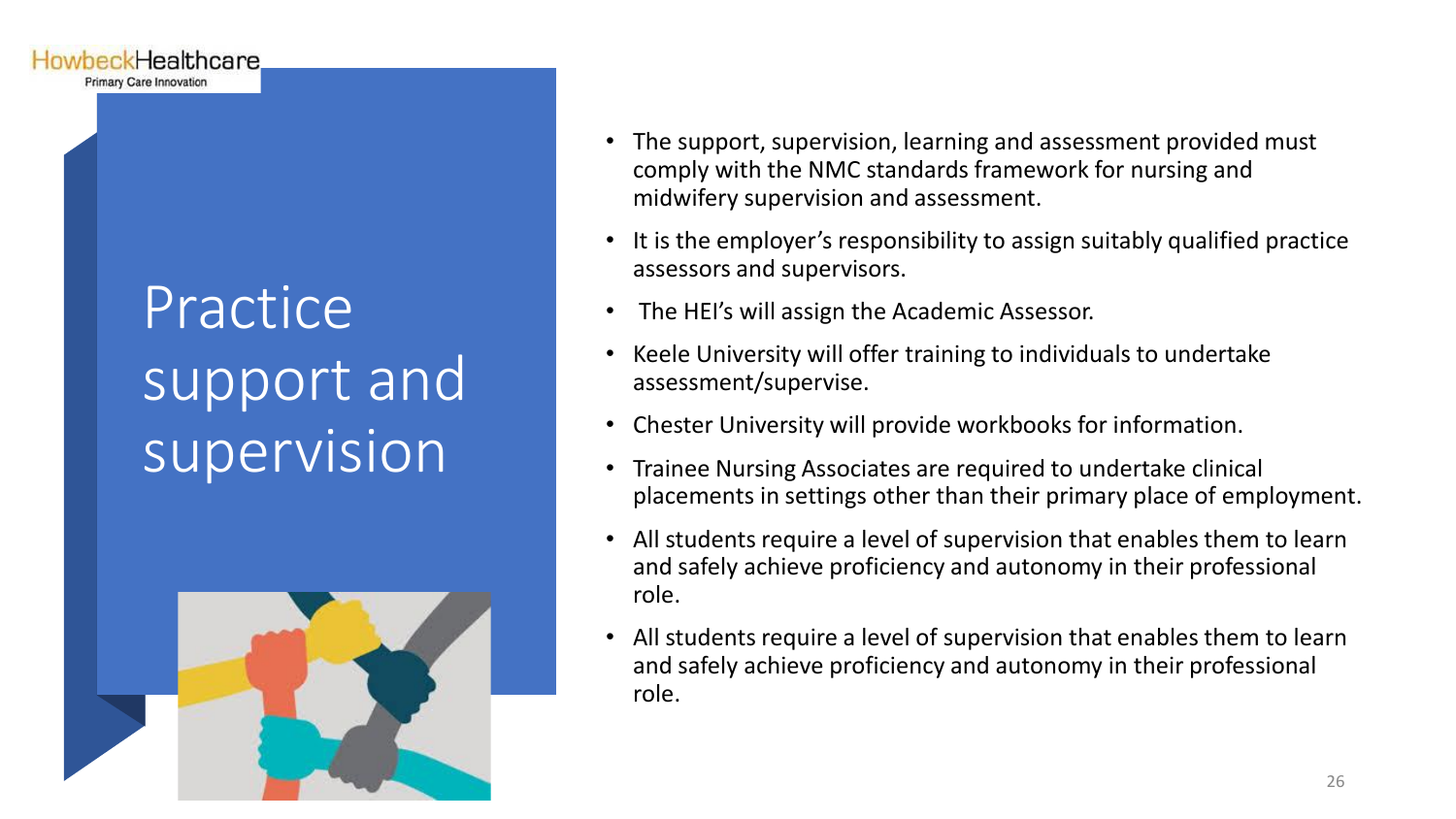# Supervisors and Assessors

HowbeckHealthcare Primary Care Innovation

#### **Supervisors**

- Trainee Nursing Associates can be supervised by an NMC-registered nurse, midwife or nursing associate, or by any other registered health and social care professional.
- Supervisors will serve as role models for safe and effective practice and are expected to contribute to the record of achievement.
- The Practice Supervisor cannot simultaneously be an assessor for the same student. There is a requirement for a self-declaration by the Practice Assessor which is kept by the employer.
- There are a range of self-directed learning resources situated on the front page of the OPARE website to ensure an understanding of the role. These can be accessed here: https://onlinepare.net/

### **Assessors**

- The assigned Practice Assessor must be an NMC Registered Nurse or Nursing Associate with appropriate equivalent experience for the student's field of practice.
- Practice Assessors conduct assessments to confirm student achievement of proficiencies and programme outcomes for practice learning.
- There is a requirement for a self-declaration by the Practice Assessor which is kept by the employer.
- There are a range of self-directed learning resources situated on the front page of the OPARE website to ensure an understanding of the role. These can be accessed here: https://onlinepare.net/ Apprentices may need additional support in the initial stages, but this is likely to decrease as their skills and confidence grow.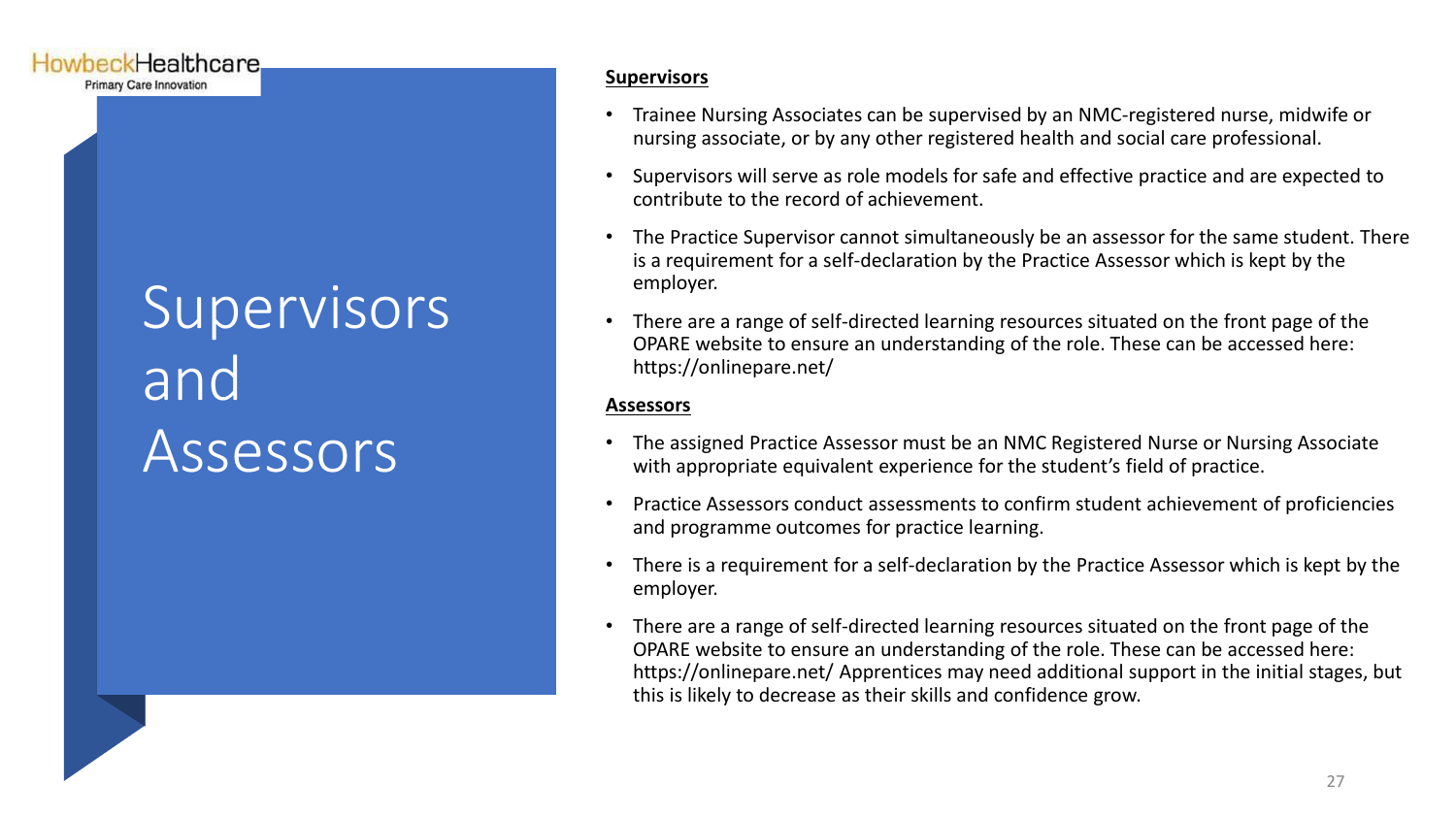HowbeckHealthcare Primary Care Innovation

## TNA Apprenticeship Funding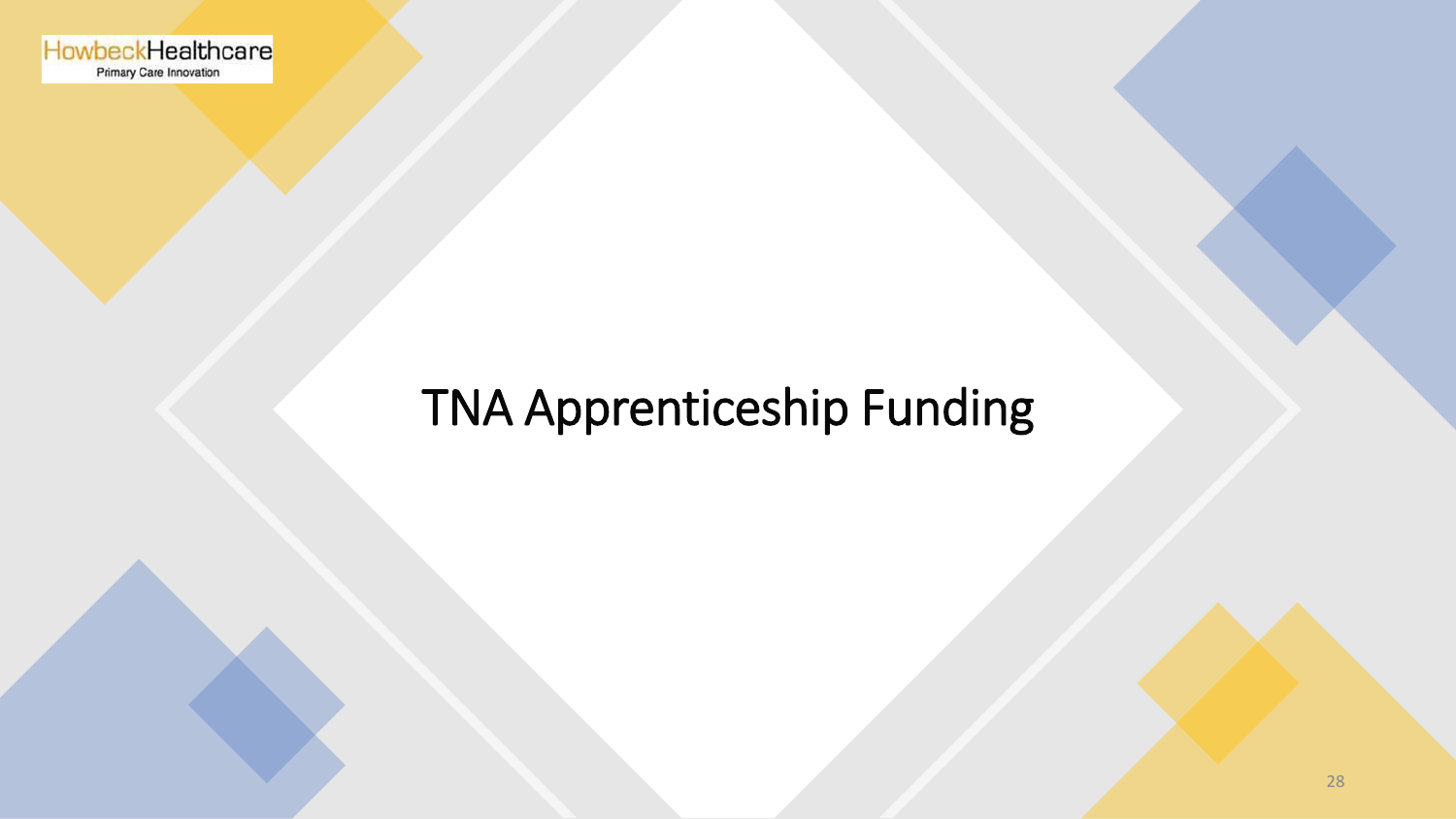

# TNA Course Cost/Funding

- Course costs are approx. £7500 per year (2 year course = £15,000)
- Funding for the course fee depends on if you are an employer who pays the Levy/receiving transfer of funds from a levy payer (course is free) or accessing non levy funding (practice pays 5% of the course fees over the two year programme £750 in total)
- Accessing a Levy Transfer covers 100% of the Apprenticeship training costs. HEE will source this for you on completion of a levy transfer EOI form
- [How to register and use the apprenticeship service as an employer -](https://www.gov.uk/guidance/manage-apprenticeship-funds#how-funding-works-if-you-do-not-pay-the-apprenticeship-levy) GOV.UK (www.gov.uk)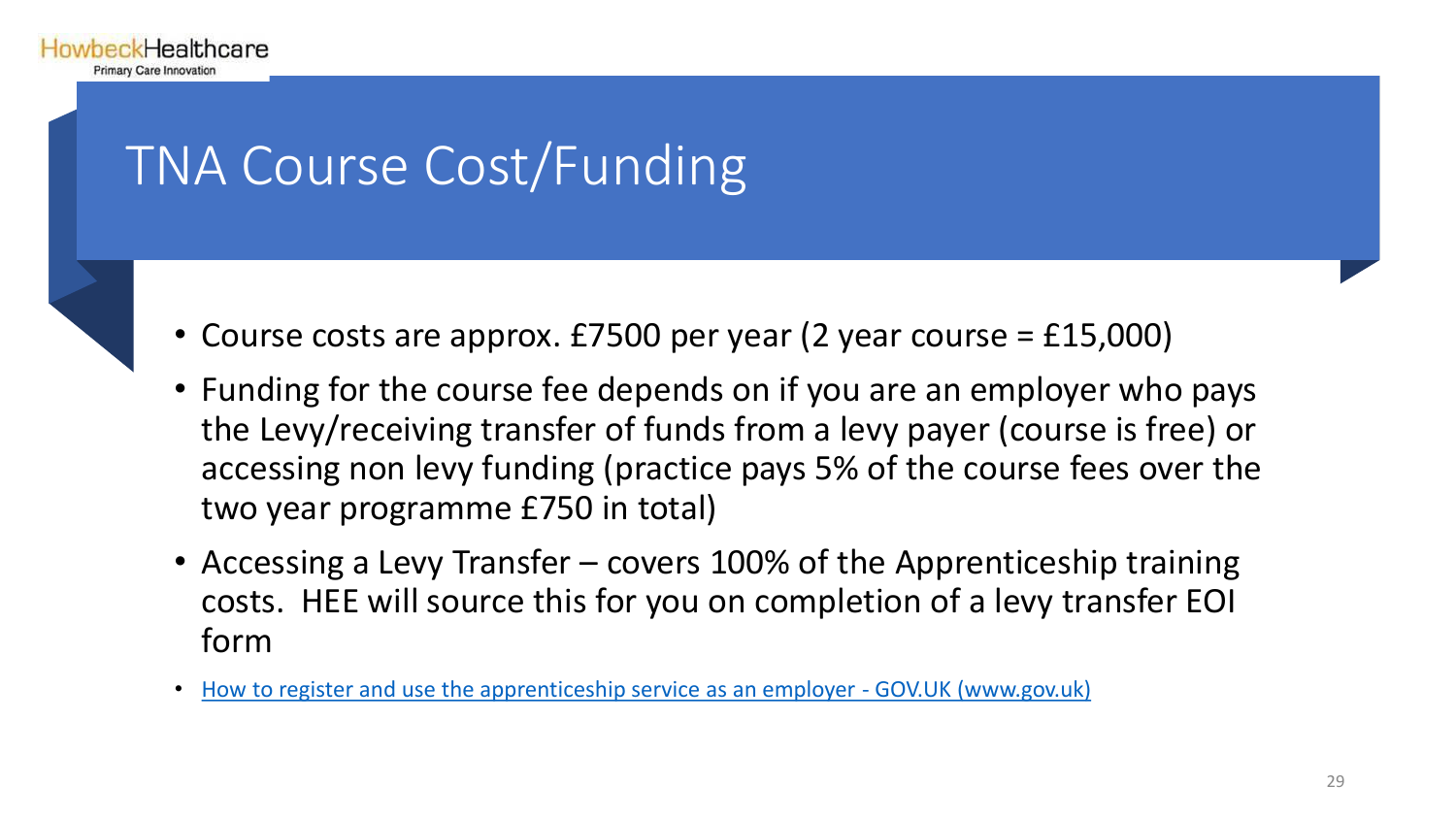## **How funding works if you do not pay the apprenticeship levy**

**HowbeckHealthcare** Primary Care Innovation

- Smaller employers in the North West, who do not pay the apprenticeship levy can accessing a Levy Transfer – covers 100% of the Apprenticeship training costs. HEE NW will source this for you on completion of a levy transfer EOI form.
- Securing and setting up a Levy transfer is a lengthy process and you must have funds in place before the students enrol as these processes cannot be applied retrospectively. Any enquires: [LevyTransfer.NW@hee.nhs.uk](mailto:LevyTransfer.NW@hee.nhs.uk)
- Or smaller employers can share the cost of training and assessing their apprentices with the government. This is called 'co-investment'. For new apprenticeships starting on or after 1 April 2019 you pay 5% (total of £750 over 2 year course) towards the cost of [apprenticeship training. The government will pay the rest \(95%\) up to the](https://www.gov.uk/government/publications/apprenticeship-funding-bands) funding band maximum. (£15,000 limit for the TNA role)
- <https://www.gov.uk/guidance/manage-apprenticeship-funds>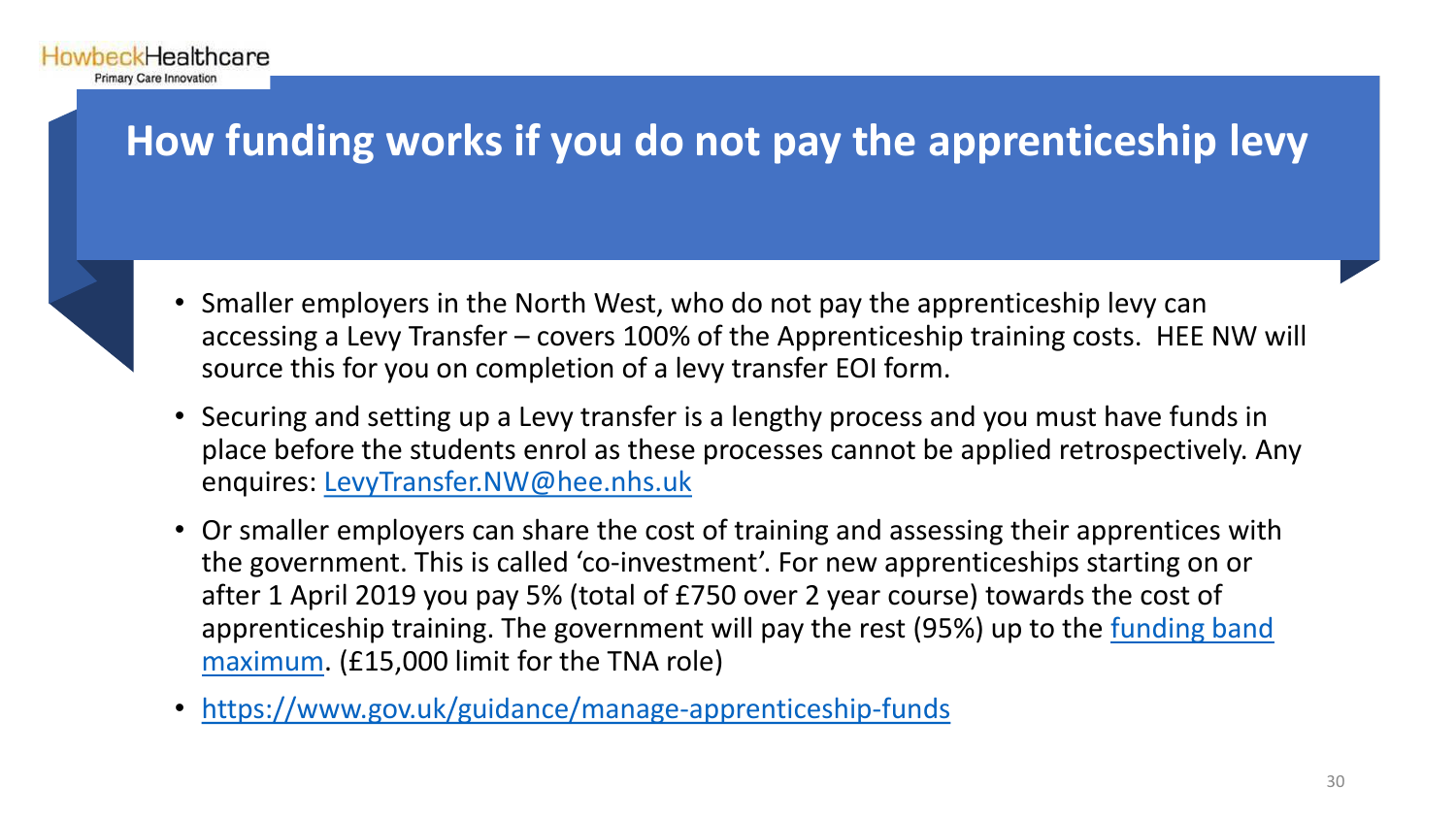

# Accessing funding for course fees



- From January 2020 employers who do not pay the apprenticeship levy will be able to create accounts on the apprenticeship service and begin arranging their own apprenticeships (this includes using the levy transfer).
- Employers will be able to apply and reserve access to funding for apprenticeship training and assessment/apply for levy transfer.
- What you need to know:
- Which apprenticeship standard the apprentice will be doing (ST0827)
- What month the apprenticeship training will start (Sept 2021)
- Instructions on how to use the apprenticeship service to create an apprenticeship service account, make reservations and commitments, and more can be found on gov.uk.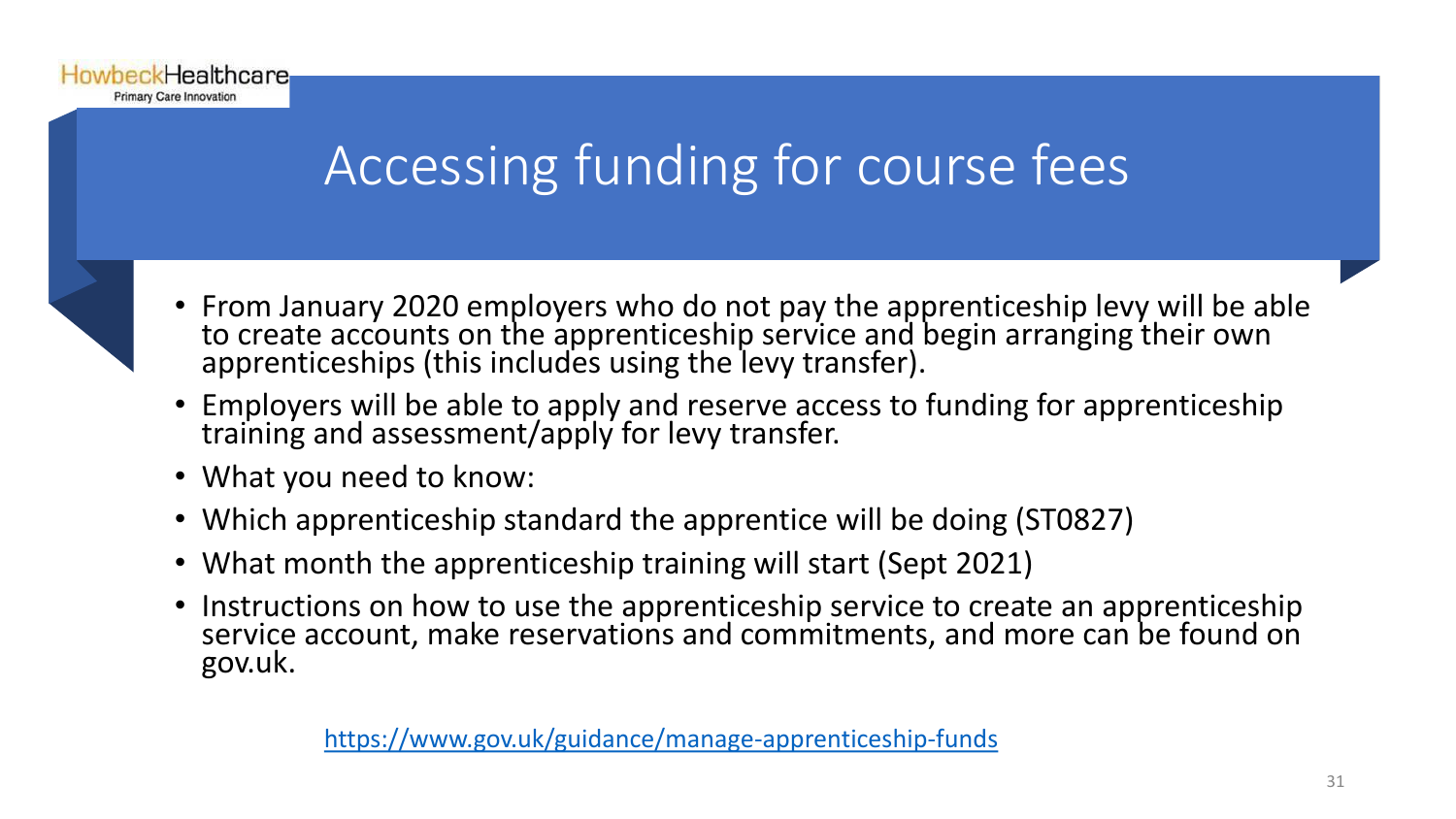The Vocational Learning & Apprenticeship Hub based in the NW are working with a number of large levy paying Organisations who are able and willing to support Levy Transfers to SMEs – Referral Process

Accessing a Levy Transfer

**HowbeckHealthcare** Primary Care Innovation

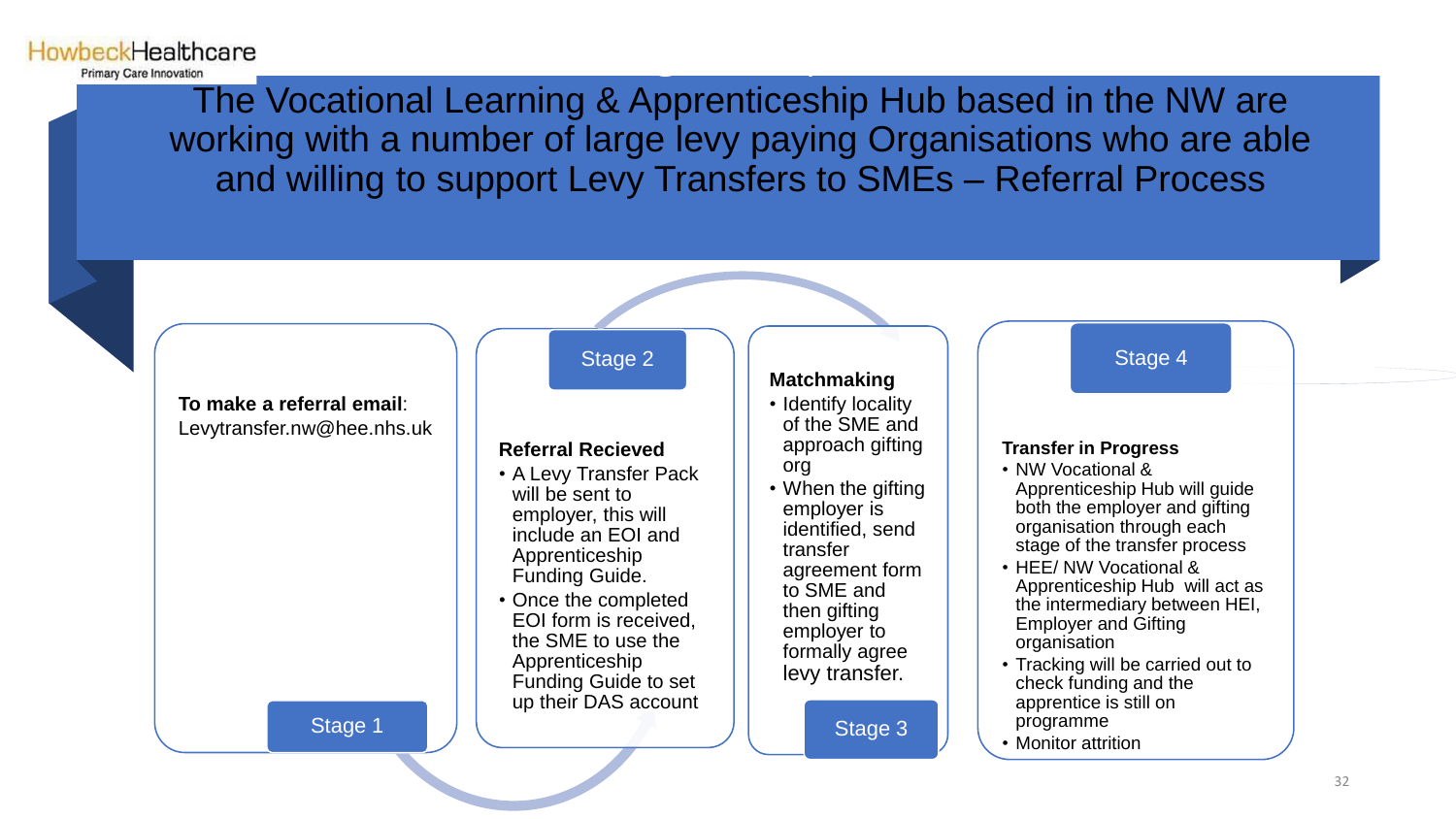HowbeckHealthcare

## HEE Additional Funding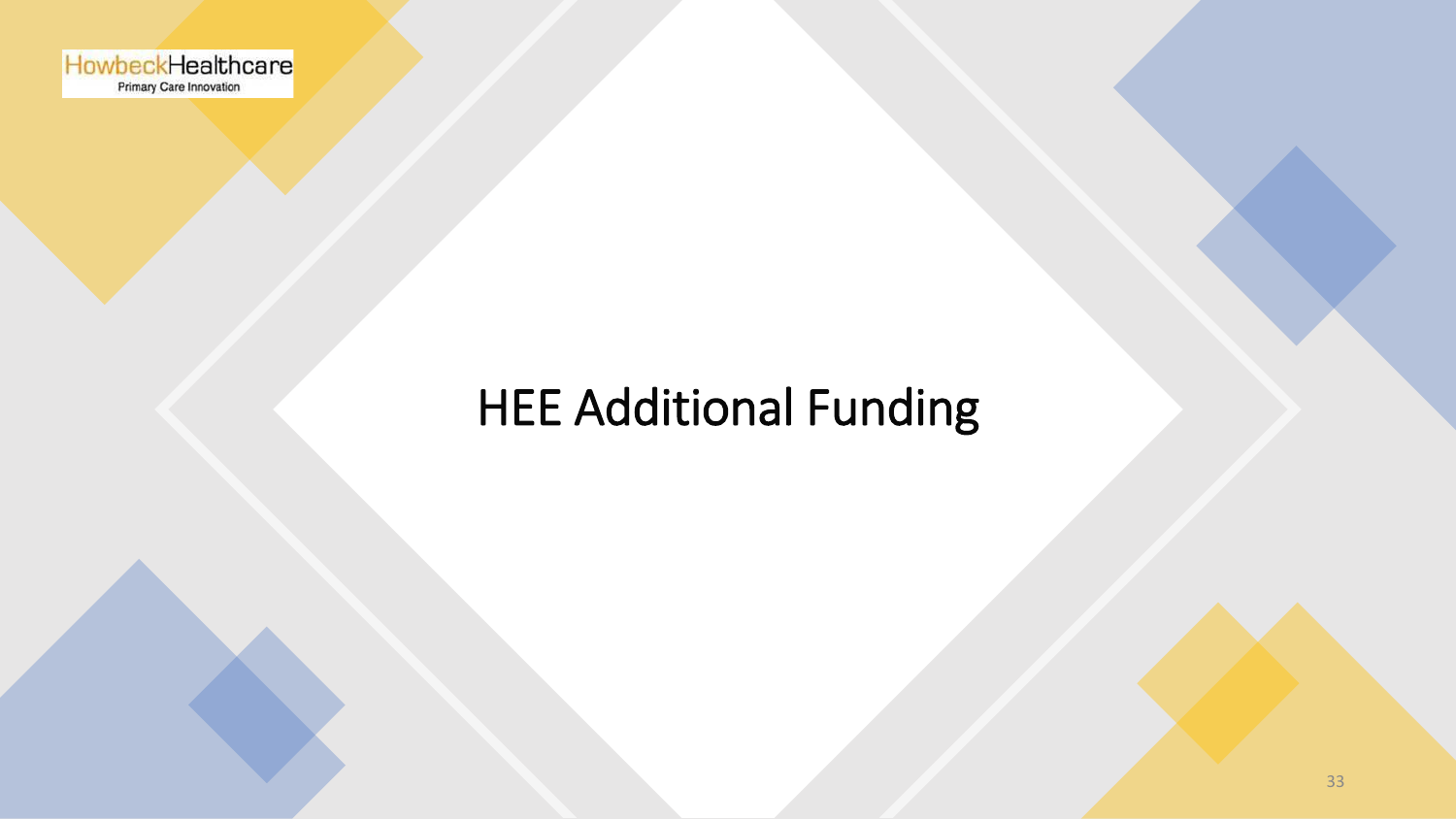

## Health Education England Funding to support employers

There are two funding streams (with an enhanced offer to support trainees that spend at least 50% of the programme in a Learning Disabilities setting)

## **Standard funding offer**

The present funding per Trainee Nursing Associate is £8,000 in total, paid in instalments over the 2 years, this is to support both the trainee e.g. travel expenses, uniforms, IT equipment and the nursing workforce development more broadly. There is an anticipation that it will help to prepare the workforce for the deployment of nursing associates.

### **Enhanced Learning Disabilities offer**

For those trainees who can evidence that they spend 50% of their time, while on programme, in a Learning Disabilities setting the total package of funding is £7,900 per annum and can be used to support the release of staff.

Expectations from HEE – the funding supports the implementation and development of the Nursing Associate role; HEE may require interaction with TNA employers in relation to data returns and quality assurance of the programme.

**The present funding per Trainee Nursing Associate is £8000, currently paid in 2 payments of £4,000 at the beginning of each academic year to support Nursing workforce development and CPD (the payment method may change in 2021/22). This funding cannot be used to pay for salary support, however the funds can cover mentoring, support, travel expenses or uniforms.**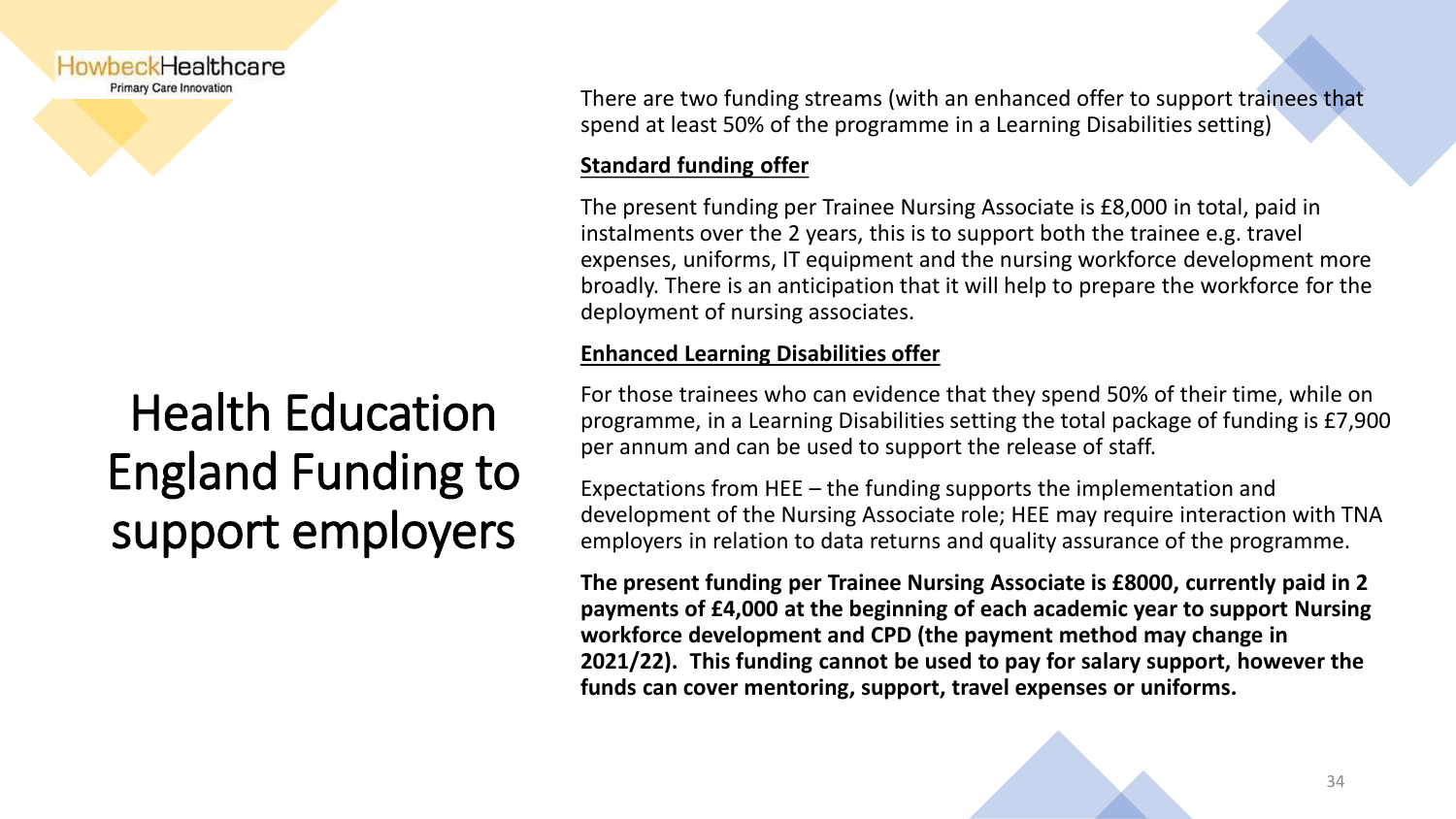

## How are the HEE funds paid? [www.hee.nhs.uk](http://www.hee.nhs.uk/)

- Details will be given on commencement of the programme by HEE.
- The funding is paid in instalments on receipt of invoice directly to the employer.
- For employers that are not signed up to the local HEE learning and development agreement (LDA) a contract will need to be raised and signed to enable access to the funding

**The present funding per Trainee Nursing Associate is £8000, paid in 2 payments of £4,000 at the beginning of each academic year to support Nursing workforce development and CPD. This funding cannot be used to pay for salary support, however the funds can cover mentoring, support, travel expenses or uniforms.**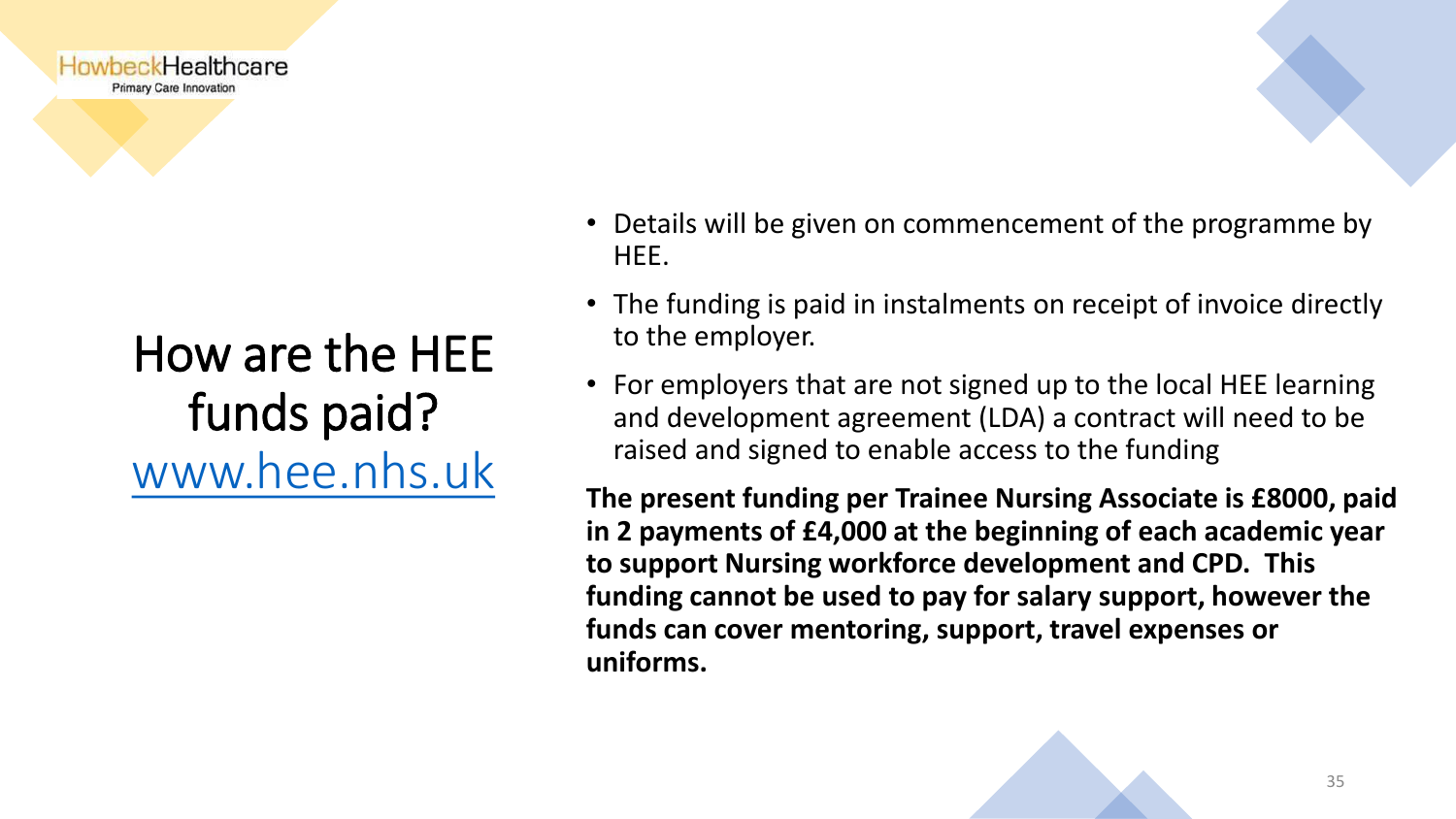

## Standards of Proficiency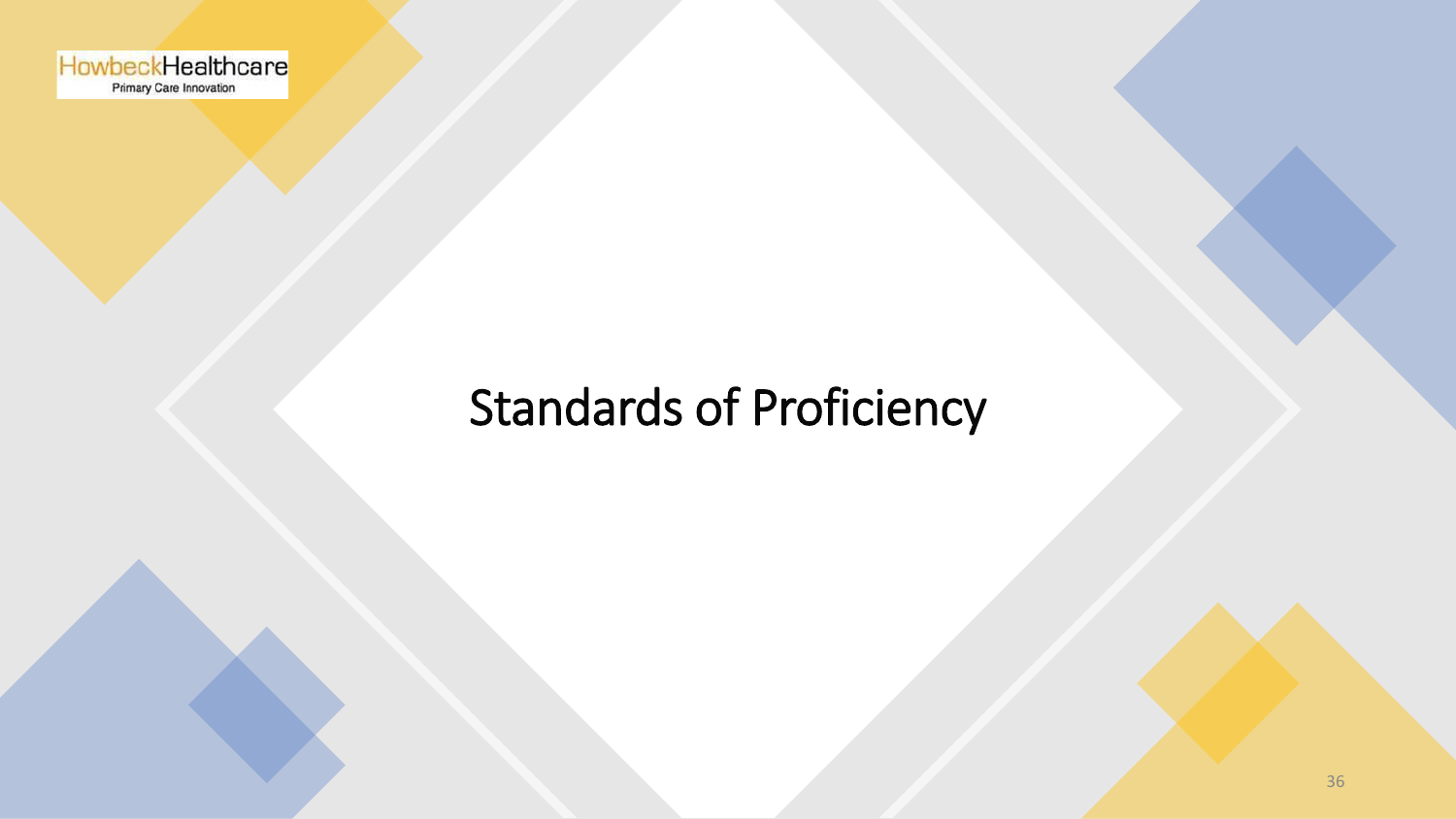Standards of Proficiency for Nursing **Associates** (NMC, 2018)

**HowbeckHealthcare** Primary Care Innovation

- Nursing & Midwifery Council (NMC) The NMC has developed and published standards of proficiency for Nursing Associates (NMC, 2018).
- These standards set out the knowledge, competencies, professional values and behaviours expected of a Nursing Associate at the point of registration. They will help employers to understand what Nursing Associates can contribute to patient and service-user care.
- As an employer, these standards can help you to make decisions about whether and how to use the role within your organization for the benefit of patient care.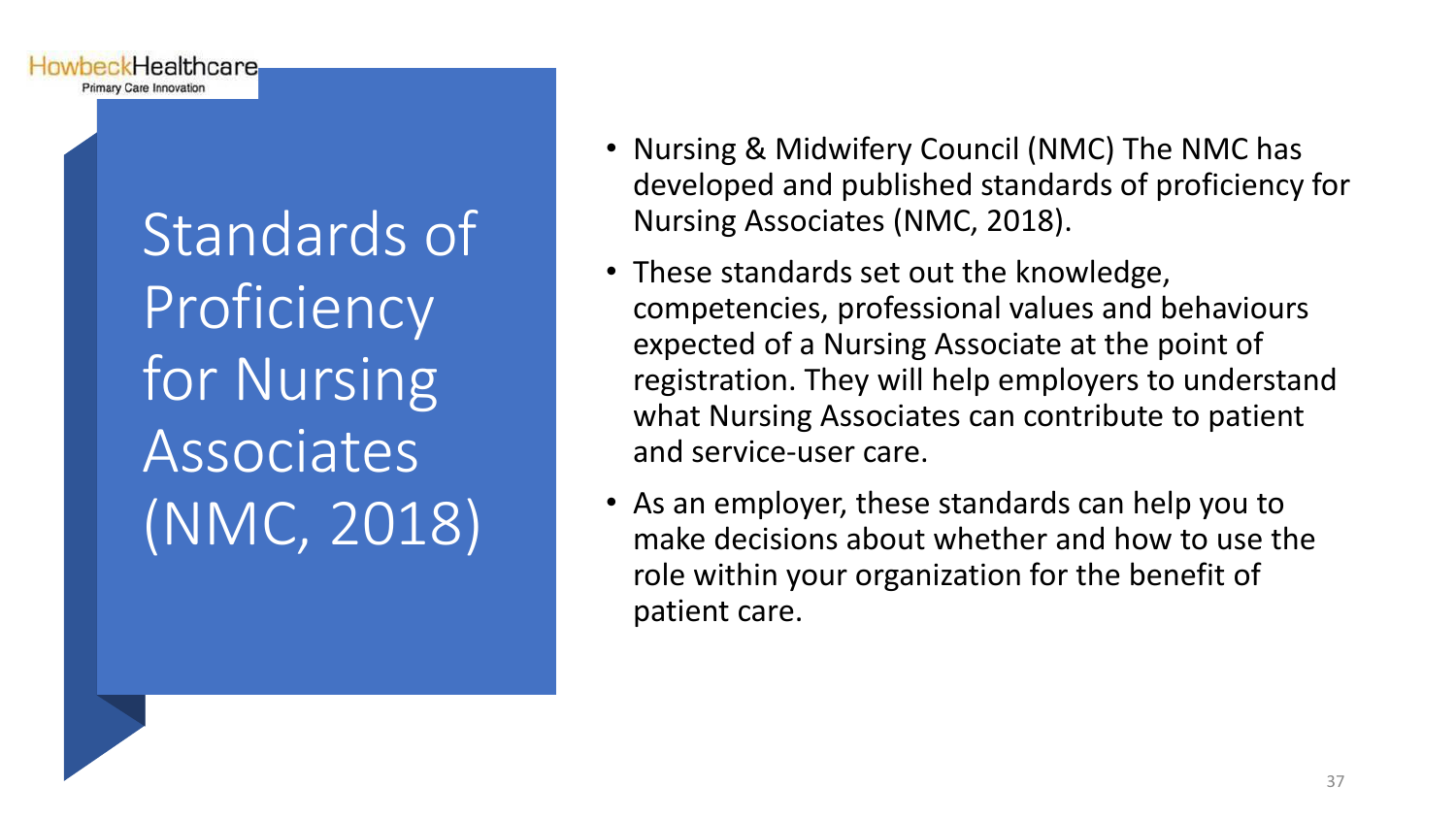## Standards of Proficiency

## The standards of proficiency are set out in six platforms:

1. Being an accountable professional

2. Promoting health and preventing ill health

3. Provide and monitor care

5. Improving safety and quality of care